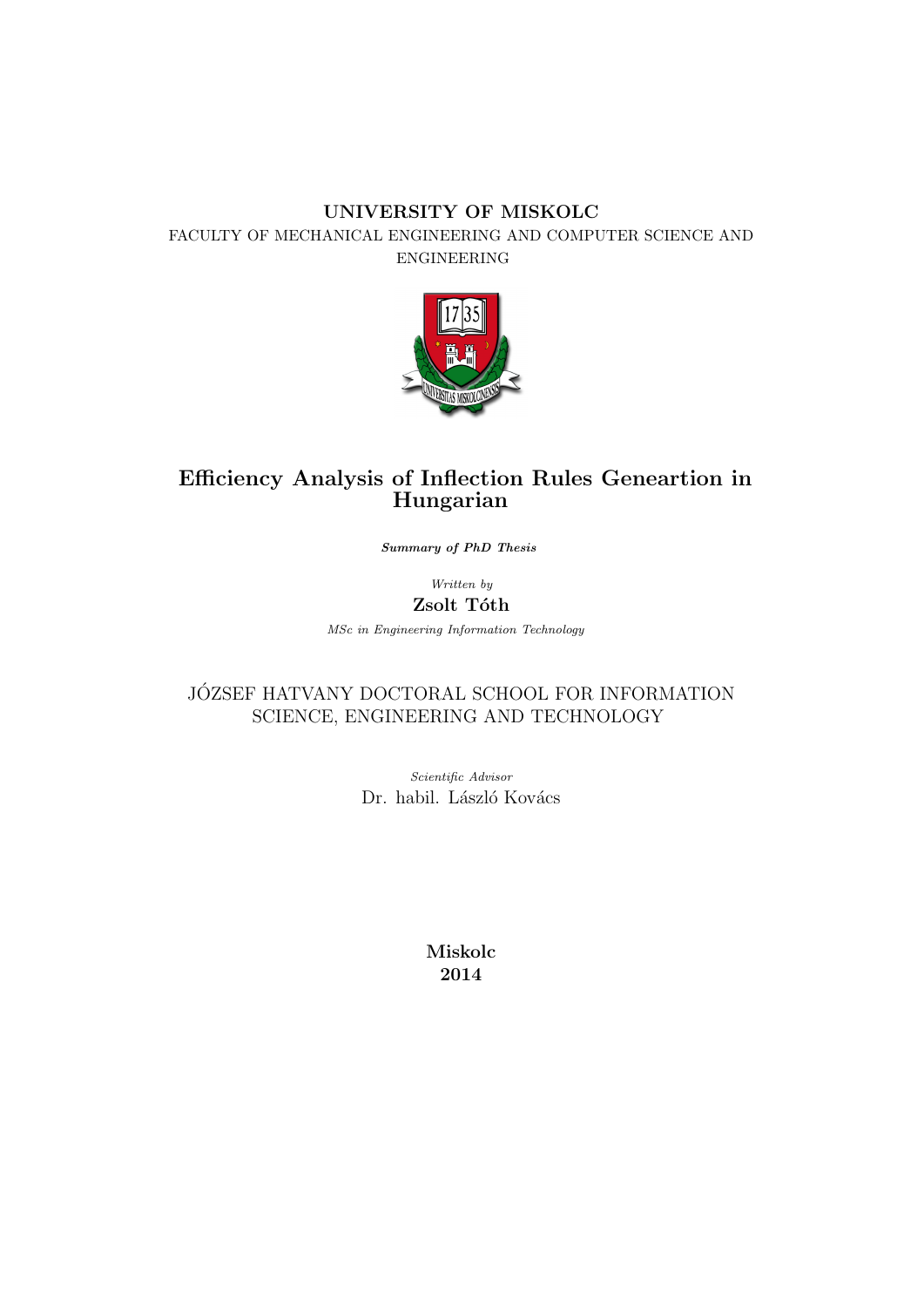# Contents

|                                                                       |     | 1 Introduction                                                                                                                          |                         |  |  |  |  |  |  |
|-----------------------------------------------------------------------|-----|-----------------------------------------------------------------------------------------------------------------------------------------|-------------------------|--|--|--|--|--|--|
|                                                                       | 1.1 |                                                                                                                                         | 3                       |  |  |  |  |  |  |
| $\bf{2}^-$                                                            |     | Scientific Results                                                                                                                      | $\overline{\mathbf{4}}$ |  |  |  |  |  |  |
|                                                                       | 2.1 | Complexity Analysis of the Inflection Induction Problem                                                                                 | $\overline{4}$          |  |  |  |  |  |  |
|                                                                       |     | 2.1.1                                                                                                                                   | $\overline{4}$          |  |  |  |  |  |  |
|                                                                       |     | 2.1.2 Evaluation of Classification based Learning of Inflec-                                                                            |                         |  |  |  |  |  |  |
|                                                                       |     |                                                                                                                                         | - 6                     |  |  |  |  |  |  |
| Induction of Inflection Rules with Classification and Associa-<br>2.2 |     |                                                                                                                                         |                         |  |  |  |  |  |  |
|                                                                       |     |                                                                                                                                         | - 9                     |  |  |  |  |  |  |
|                                                                       |     | 2.2.1                                                                                                                                   | 11                      |  |  |  |  |  |  |
|                                                                       |     | 2.2.2                                                                                                                                   | 11                      |  |  |  |  |  |  |
|                                                                       |     | 2.2.3<br>Size<br><u>. A series a la característica a la característica a la característica a la característica a la característica </u> | 12                      |  |  |  |  |  |  |
|                                                                       | 2.3 |                                                                                                                                         | 14                      |  |  |  |  |  |  |
|                                                                       |     | 2.3.1                                                                                                                                   | 14                      |  |  |  |  |  |  |
|                                                                       |     | Grammar Processing Module<br>2.3.2                                                                                                      | 15                      |  |  |  |  |  |  |
| 3                                                                     |     | <b>Further Tasks</b>                                                                                                                    | 17                      |  |  |  |  |  |  |
| $\mathbf 4$                                                           |     | Summary                                                                                                                                 | 18                      |  |  |  |  |  |  |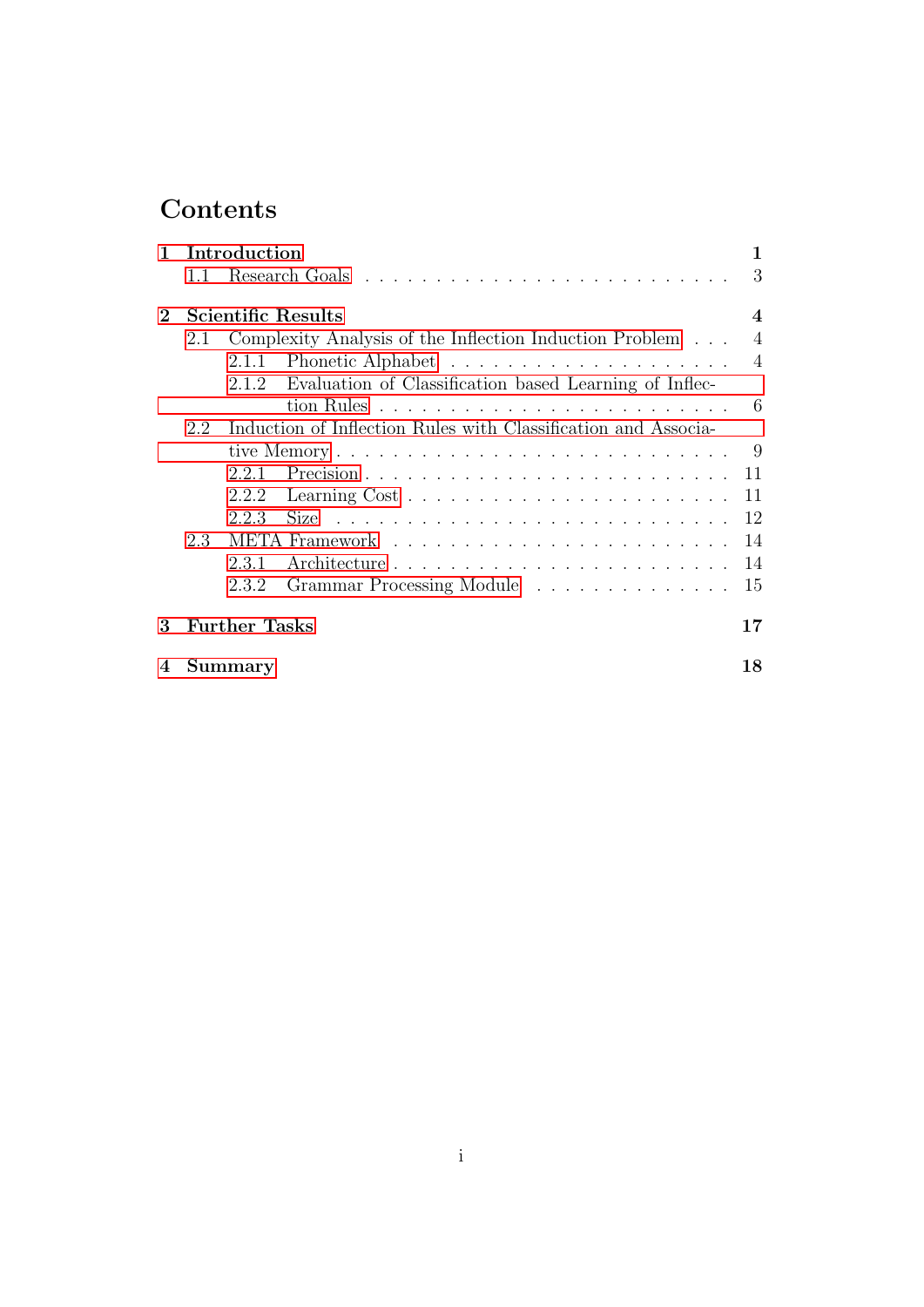# <span id="page-2-0"></span>1 Introduction

Natural languages are often classified by various aspects such as their history, word order or morphology. In historical linguistics the languages are organized into language families. There is an ancestor descendant relationship in a family, so a language family is often represented as a tree. The root of the tree is called proto-language such as Indo-European, Uralic, Caucasian, American, Austroasiatic, and Sino-Tibetan languages. These families contain other subgroups. For example the Indo-European languages can be classified into Anatolian, Tocharian, Germanic, Italic, Celtic, Armenian, Balto-Slavic, Hellenic, Indo-Iranian and Albanian subgroups. These subgroups can be also divided into subcategories. Most of the spoken languages in Europe is Indo-European such as English and German are Germanic, Spanish, France and Italian are Italic, and Slovakian and Polish are Balto-Slavic languages, but Hungarian is a Uralic language [\[Hel03\]](#page-20-0).

In linguistic typology the languages are classified by their structural features such as word order. Subject, Object and verb are distinguished in typology and the languages are classified by the order of subject, object and verb. There are nine typological classes plus a category for free word order languages. The vast majority of the languages belong to Subject-Object-Verb or Subject-Verb-Object category [\[Mey10\]](#page-21-0).

In morphology the languages are classified by how the words are formed from morphemes. Analytic or isolating languages and synthetic languages are distinguished in morphology. The morpheme per word ratio is low in isolating languages. The meaning of the words depends on their position and auxiliary words are used to express complex concepts. Chinese and English are isolating languages. In synthetic languages the morpheme per language ratio is high in contrast to the isolating languages. Words are formed by affixing the base morpheme. Synthetic languages are often subdivided into polysynthetic, fusional, and agglutinative languages. Words in polysynthetic languages are long and their meaning could be a whole sentence in other languages. Some Native American languages are polysynthetic. Fusional languages have some common aspects with analytic languages because generally the words have lost their inflections over the centuries. Many Indo-European languages belong to this group. Agglutinative languages, such as Japanese, Hungarian or Esperanto, form words by combining the base word with phonetically unchangeable affixes. The main difference between agglutinative and fusional languages is that there are more affixes in agglutinative languages and these affixes can be separated from the base word and each other.

Hungarian is an agglutinative language and belongs to the Uralic language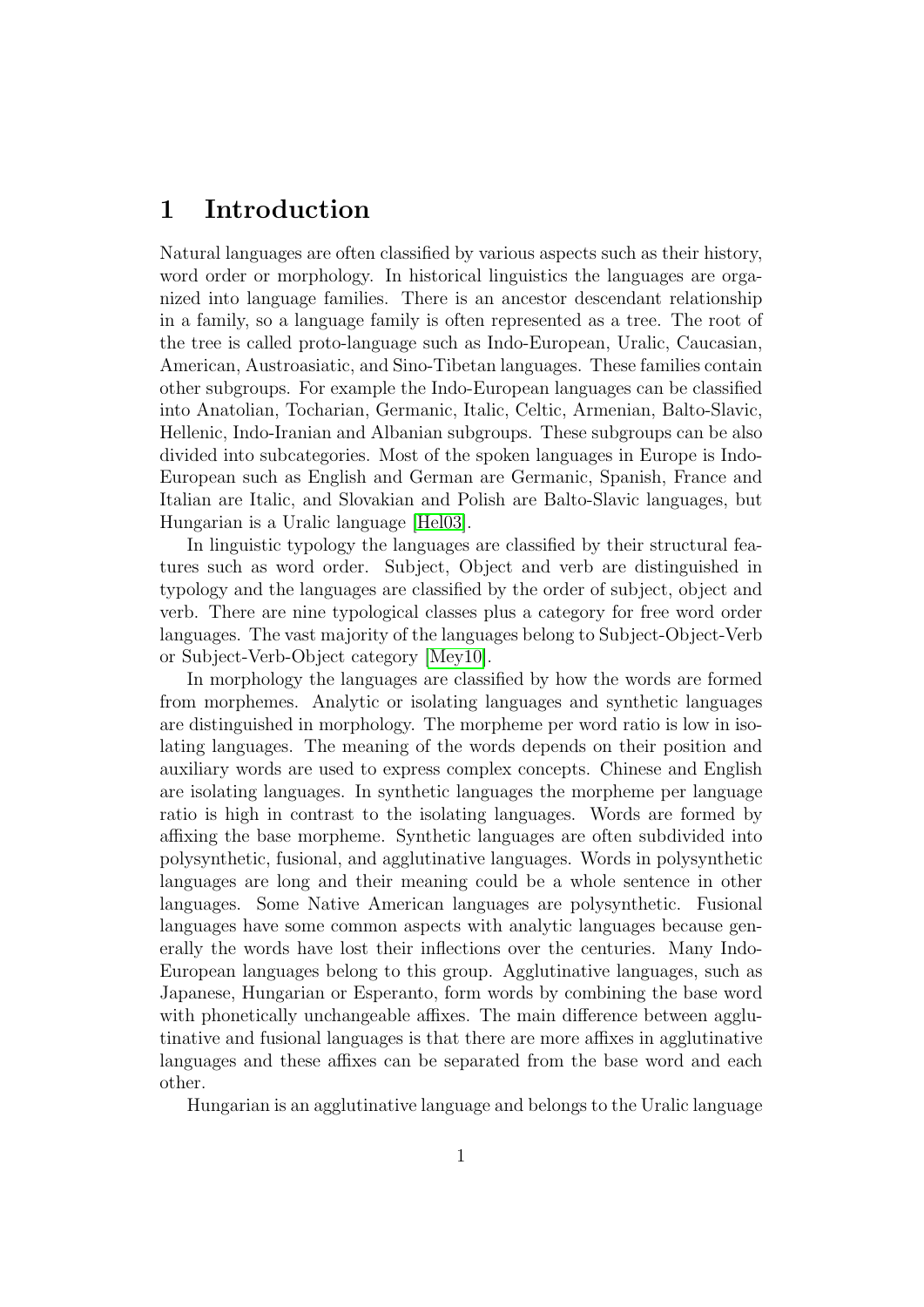family. The word order is not strict and it is mostly used to emphasize the content. Inflection is used to modify the meaning of a word. An inflected form of a word is called a case. There are 17-28 different cases in Hungarian which depends on the analysis [\[Mor03\]](#page-21-1). A chain of inflection is defined in Hungarian because of two reasons. Firstly the affixes are put in the end of the word in most of the cases. Secondly an inflected word can be the base word of another inflection. For instance in the sentence "Peter has refused our calls" the "our calls" is the object and it is plural. This sentence in Hungarian is "Péter visszautasította a hívásainkat" where the objects is ",  $\frac{1}{n}$  hivas,  $\frac{1}{n}$  where<br>"hivas" is the stem, ", aink" means ", our" that the word is in plurarl and ", at" hívásainkat". The affixes can be separated as " $(hivás)(aink)(at)$ " where <sup>"</sup>, ""
denotes it is an object.

However there are serious efforts taken in the field of the text mining and natural language processing, but these are only a few works which focus on Hungarian. Moreover the most of these works focuses on Natural Language Processing tasks such as stemming  $[HKN+04, RG]$  $[HKN+04, RG]$  $[HKN+04, RG]$  or learning morphemes [\[Dud06\]](#page-20-1). On the other hand my researches were focused on not the stemming, but the inflection of Hungarian words. Inflection can be considered as a string transformation which is used in many natural languages and it also plays an important role in Hungarian too.

In the text books there are abstract inflection rules which are marked out for human understanding. To generate complex text in natural languages, these abstract inflection rules have to be converted into a more specific form which can be used by computer programs. This conversion is a difficult and costly task. There are a few researches on the generation of inflection rules, but these works are focused on other languages.

My researches were also focused on the induction of Formal Grammars which are often used to model the structures natural languages. The theory of formal grammars was laid in the mid 1950s by Noam Chomsky [\[Cho56\]](#page-20-2) [\[Cho59\]](#page-20-3). Formal grammars are often classified by their production rules into these four categories: Regular, Context–Free, Context–Sensitive and Recursive Enumerable Grammars. However some algorithms was developed in the 1950s and 1960s the time–cost of these algorithms has exceeded the computational power of the time. Many induction algorithm was created, implemented and tested from 2000. My researches was focused on the time–cost of the Context–Free Grammar induction methods.

There are is lack of the comparison of Context–Free Grammar induction methods. A common environment was required to compare the different induction algorithms. However there are some data mining frameworks  $[HDW94, HFH<sup>+</sup>09, WFT<sup>+</sup>99, FHH<sup>+</sup>05], tools [Min], but only few standards$  $[HDW94, HFH<sup>+</sup>09, WFT<sup>+</sup>99, FHH<sup>+</sup>05], tools [Min], but only few standards$  $[HDW94, HFH<sup>+</sup>09, WFT<sup>+</sup>99, FHH<sup>+</sup>05], tools [Min], but only few standards$  $[HDW94, HFH<sup>+</sup>09, WFT<sup>+</sup>99, FHH<sup>+</sup>05], tools [Min], but only few standards$  $[HDW94, HFH<sup>+</sup>09, WFT<sup>+</sup>99, FHH<sup>+</sup>05], tools [Min], but only few standards$  $[HDW94, HFH<sup>+</sup>09, WFT<sup>+</sup>99, FHH<sup>+</sup>05], tools [Min], but only few standards$  $[HDW94, HFH<sup>+</sup>09, WFT<sup>+</sup>99, FHH<sup>+</sup>05], tools [Min], but only few standards$  $[HDW94, HFH<sup>+</sup>09, WFT<sup>+</sup>99, FHH<sup>+</sup>05], tools [Min], but only few standards$  $[HDW94, HFH<sup>+</sup>09, WFT<sup>+</sup>99, FHH<sup>+</sup>05], tools [Min], but only few standards$ [\[OAS,](#page-21-6) [Apab\]](#page-20-6) and educational softwares [\[Gru\]](#page-20-7) focus on text mining and gram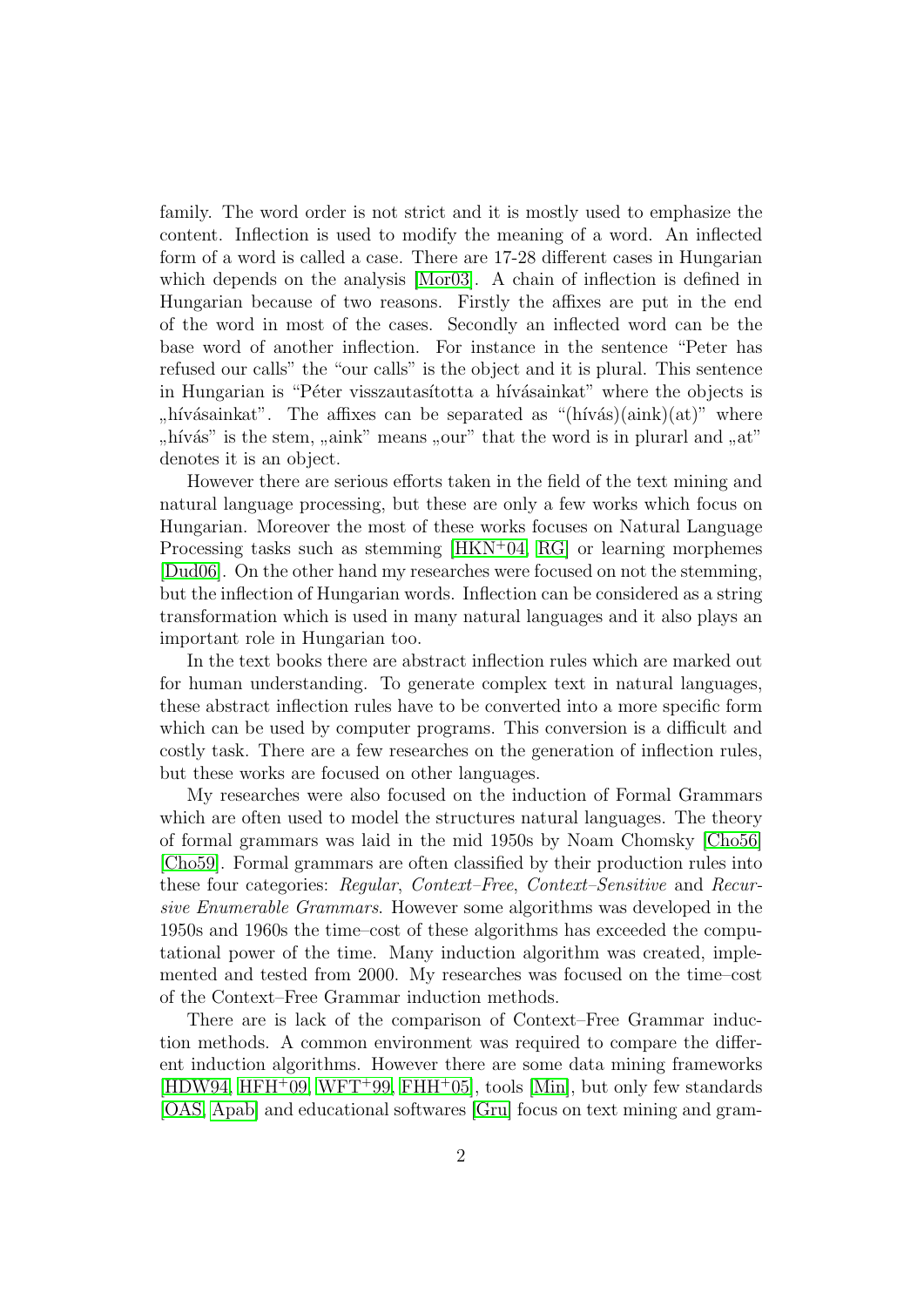mar processing. Hence I design META Framework was designed to provide a common environment for grammar induction methods. Extensibility was one of the most important requirement of the framework, thus new grammar induction methods can be added to the system easily. META makes possible to create more accurate comparison of these methods. Some well–known Context–Free Grammar [\[SK99,](#page-22-1) [Sak05,](#page-21-7) [UJ07,](#page-22-2) [OU09,](#page-21-8) [NI00,](#page-21-9) [NM02\]](#page-21-10) and Probabilistic Context–Free Grammar induction method have been implemented, tested and compared in the META Framework.

### <span id="page-4-0"></span>1.1 Research Goals

The main goal of my researches was to analyze the different inflection rule generation methods. Basic classification based methods were evaluated and a possible limit of this approach have been shown. The analysis of the problem domain showed that there are non linear separable classes in the training set of 56,000 Hungarian word pairs. This property limits the efficiency and accuracy of the classifiers.

Analysis and comparison of Context–Free Grammar induction methods was the other important goal of my researches. META Framework was designed and developed for this purpose. Some well–known induction algorithm have been implemented, tested and compared in META Framework. Thus META is capable to be a common grammar induction framework.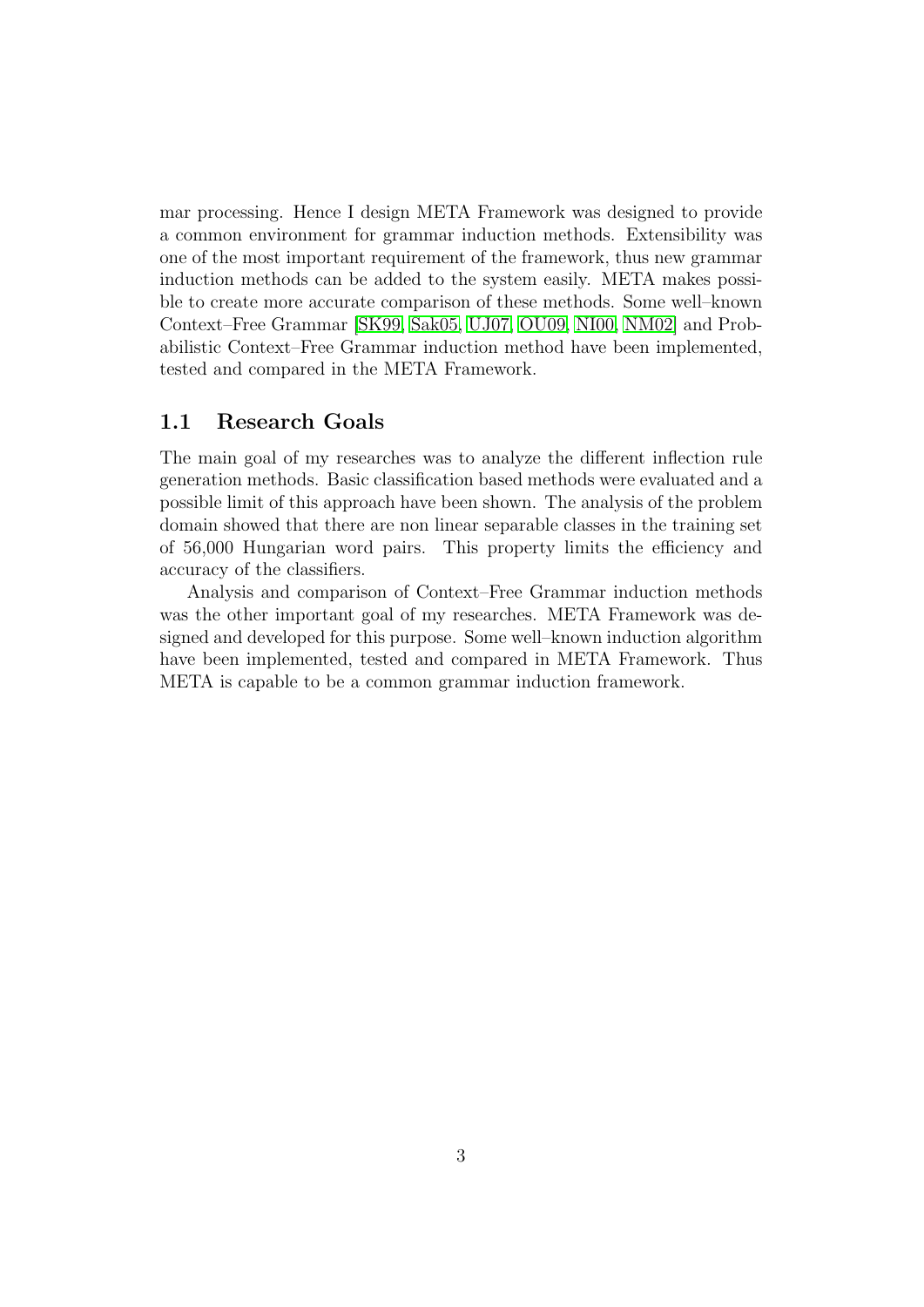## <span id="page-5-0"></span>2 Scientific Results

This section sums up and presents briefly my scientific results and my thesis with the related publications.

### <span id="page-5-1"></span>2.1 Complexity Analysis of the Inflection Induction Problem

#### <span id="page-5-2"></span>2.1.1 Phonetic Alphabet

In text mining there are huge efforts to create stemming algorithm [\[Por01,](#page-21-11) [Dom07\]](#page-20-8). Stemming can be considered as an inverse function of the inflection because it transforms an inflected word into its base form. Although text mining is an actively investigated field of computer science, most of the papers focus on the English language [\[ONM01\]](#page-21-12). But there are efforts to create Hungarian specific text mining tools  $[HKN+04, RG]$  $[HKN+04, RG]$  $[HKN+04, RG]$ . My work was focused on the learning of inflection rules of Hungarian.

The words and their inflected forms are given as strings. Vector space model is a well–known and widely used to represent objects in data mining and knowledge engineering. Moreover there are many formal methods to handle the represented objects. The mapping of the string into vector space model is often made by the conversion of the letters into real values.

There are various mapping functions and these methods are based on different approaches. Alphabets give and historical order of the letters of languages. The order of the words is given by these alphabets, but the numerical values for the letters are not defined exactly. Character tables, like ASCII, assign a number to each character. Although the numerical values are defined in this case, the distances do not represent the similarities of the letters.

The letters encode sounds so they are often characterized by their phonetic features. These features determine the sound and the letter too. In Hungarian one letter denotes only one sound and vice versa in most of the cases [\[ASA,](#page-20-9) [Zsu\]](#page-22-3). These phonetic features also can be represented in a vector space. So one letter is encoded by a real vector. Although the phonetic features of the letters is given in textbooks, the numerical encoding of the features requires an expert. The phonetic features are the dimensions of the letters and the dimensional values are determined. The following dimensions are distinguished: shape of the lips, pitch, position of the tongue, voice, way of production and place of production. Thus the letters are represented by six dimensional real vectors. This representation allows to determine the distance of the words. Figure [1](#page-6-0) shows the user interface of the MatLab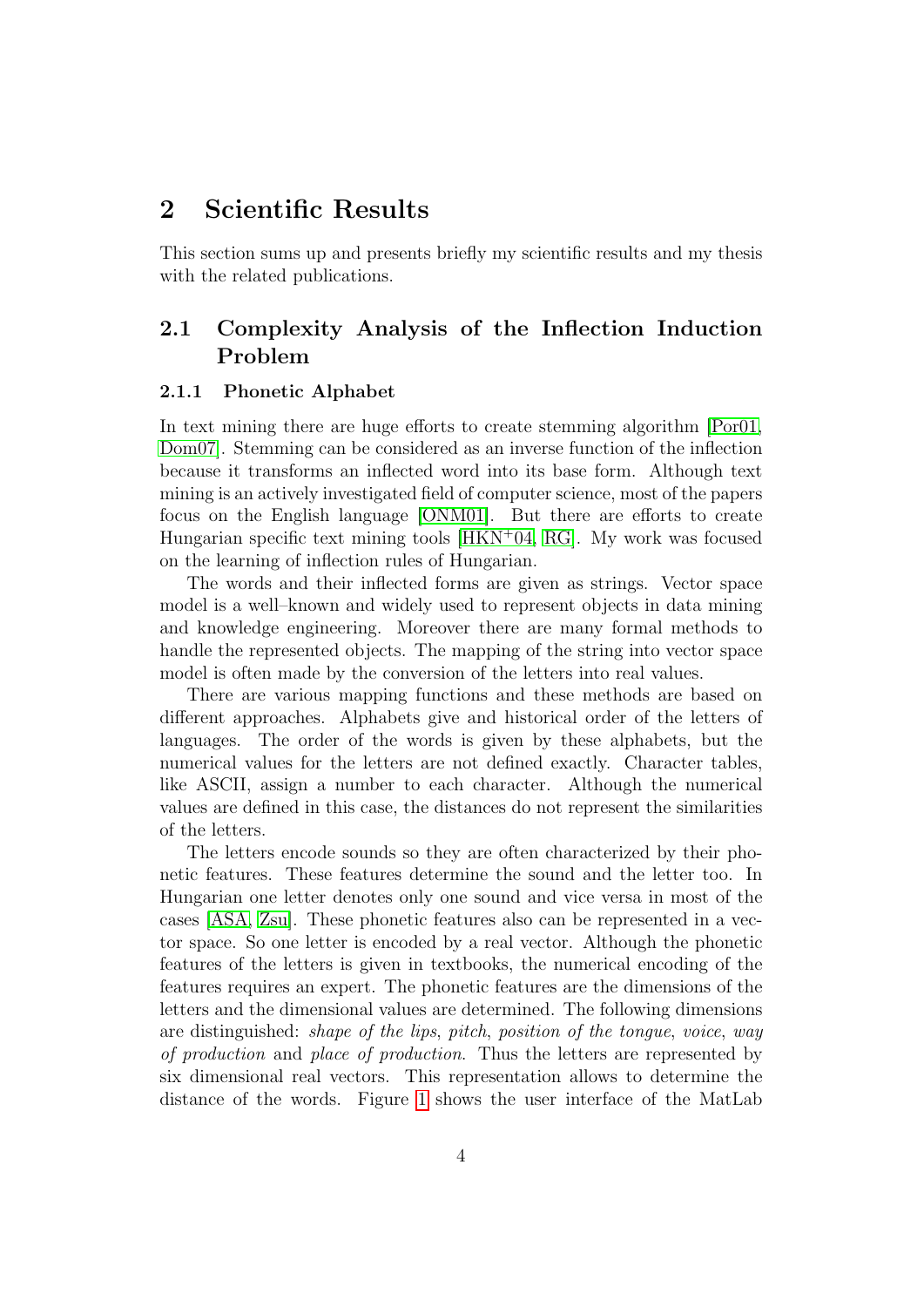<span id="page-6-0"></span>application which was developed to create phonetic alphabets.

| Magánhangzók              |                |                                  |                          |        | Mássalhangzók  |                |                                |            |                |                  | Súlyok             |                 |              |
|---------------------------|----------------|----------------------------------|--------------------------|--------|----------------|----------------|--------------------------------|------------|----------------|------------------|--------------------|-----------------|--------------|
| Ajakkerekbés              |                | Felső Nyelv Álás                 |                          |        | Zongés         |                | Oldalsó résharg                |            |                | Ekiső feg        | ٨                  | Ajak forma      |              |
| Ajakrés<br>$\overline{2}$ |                | Középső Ny. A.<br>$\overline{a}$ |                          |        | Zongétien      | $\mathbf{2}$   | Zár-rés hang                   | s          |                | Hátulsó fog      | 4                  | Hangmagasság    |              |
| Magas                     |                | Alsó Ny. A.<br>s                 |                          |        | Fölgettanó zár |                | Pergő                          | $\epsilon$ |                | EEM6 szájpadás   | s                  | Nyelválás<br>л. |              |
| Mély                      | $\overline{a}$ |                                  |                          |        |                | Orrhangů zár   | $\overline{a}$                 | Ajak       |                |                  | Hátulsó szájpadlás | 8               | Zöngésség    |
|                           |                |                                  |                          |        |                |                |                                |            |                |                  |                    |                 |              |
|                           |                |                                  |                          |        |                | Réshang        | s.                             | Ajak-fog   | $\overline{z}$ |                  | Gége               | Ŧ.              | Kéozés mód   |
| Távolság Mátrix           |                | Számegyenes                      |                          |        |                |                |                                |            |                |                  |                    |                 | Képzés helye |
|                           | $\cdot$        |                                  | ь                        | c.     | $\mathbf{c}$   | $\mathbf d$    | dz                             | dzs        | ٠              |                  |                    | q.              | Normalizálás |
| $\Delta$                  | ø              |                                  | 4.1231                   | 7.2111 | 7.6811         |                |                                | 7,4833     | 1,4142         | 1.7321           | 5.5678             | $7.21 - 4.$     |              |
| $\mathbf{A}$              |                | ó                                | 4,4721                   | 7.4182 | 7.8740         | 5.2915         | 7.2111                         | 7.6811     |                | 1.4142           | 5.8310             | $7.410 -$       | Súlyozás     |
| b                         | 4.1231         | 4,4721                           | ٥                        | 4,5826 | 5.0990         | $\overline{2}$ | 4.4721                         | 5          | 4.1231         | 3,4841           | 2,4495             |                 |              |
| $\epsilon$                | 7.2111         | 7.4162                           | 4.5826                   | ۰      |                | 4.1231         |                                | 1.4142     | 7.2111         | 6.8557           | 2.2381             | 5.095           |              |
| $\alpha$<br>$\mathbf d$   | 7,6811<br>s    | 7.8740<br>5.2915                 | 5,0990<br>$\overline{2}$ | 4.1231 | ۰<br>4.2426    | 42426<br>۰     | 1.4142<br>$\ddot{\phantom{1}}$ | 4.1231     | 7,6811<br>5    | 7.3485<br>4.4721 | 28284<br>2.4495    | 4.583           |              |

Figure 1: MatLab Application For Hungarian Language

To create a phonetic features based alphabet, the letters from the six dimensional space have to be mapped into a one dimensional. Principal Component Analysis [\[Jol05\]](#page-21-13) was used to perform the mapping. The points are put into a new coordinate system where each dimension denotes a feature. Then coordinate transformation is performed. In the result coordinate system, the deviation of the points is the greatest in the first coordinate. Principal Component Analysis requires the determination of the eigenvalues and eigenvectors which is a computational costly task. The eigenvalue denotes the cardinality of the dimension thus the dimension with the highest eigenvalue is chosen to create the alphabet and the other dimensions are omitted.

<span id="page-6-1"></span>

Figure 2: Phonetic features based Hungarian alphabet

Figure [2](#page-6-1) shows the yielded alphabet. There are clusters of letters in the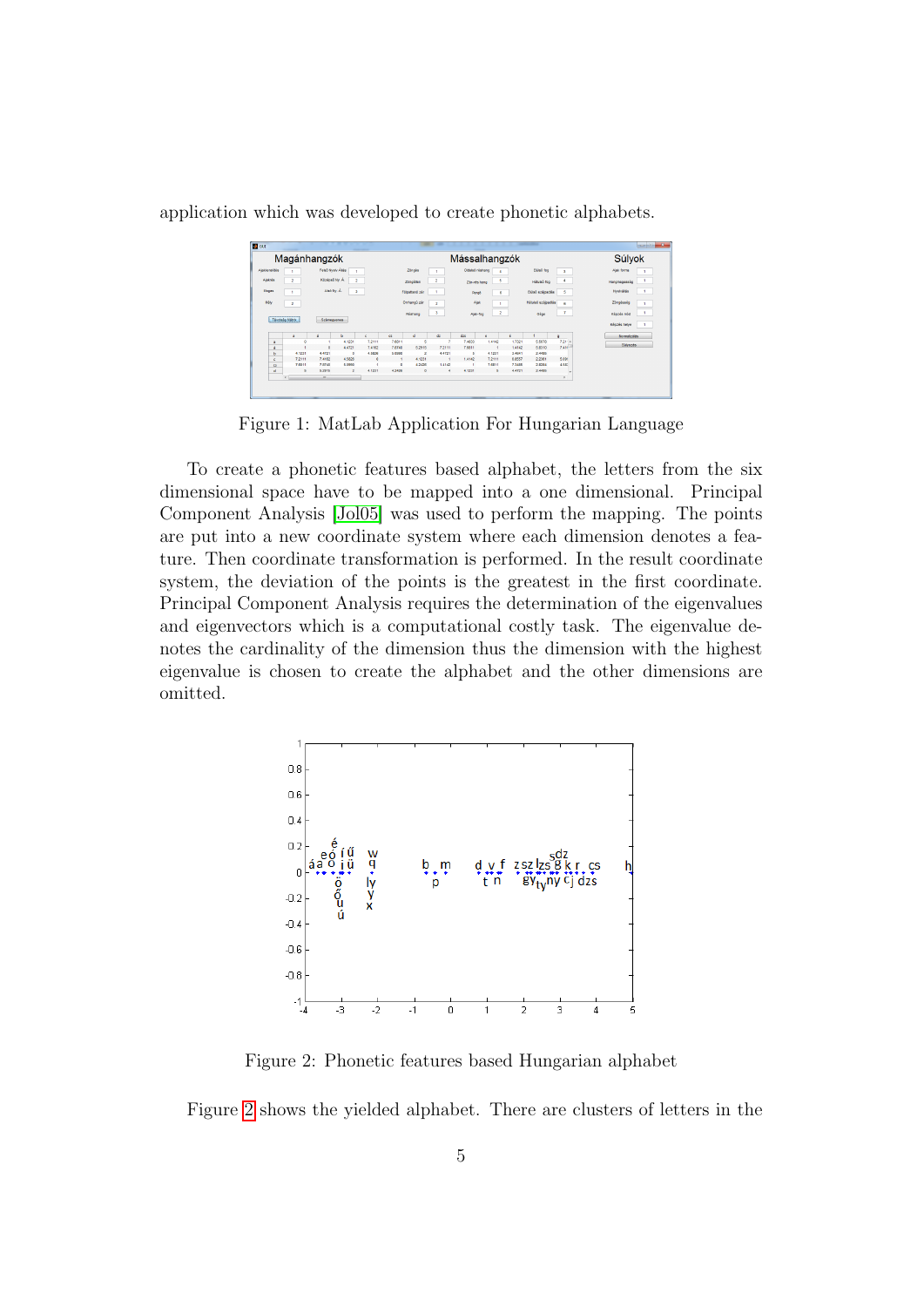figure and the members of these clusters have similar phonetic features and denote similar sounds. For example, there is a cluster of vowels and there are approximately three clusters of consonants. It also shows the sounds of b, p and m are similar while the sound of h significantly differs from the other letters. The letters have a real value in these alphabet which denotes its position. The distance of these letters can be calculated from their codes.

The above presented method was presented in [\[8\]](#page-23-0) and a yielded phonetic alphabet was used in our further analysis [\[9\]](#page-23-1).

#### <span id="page-7-0"></span>2.1.2 Evaluation of Classification based Learning of Inflection Rules

Inflection is a string transformation which convert a stem into its inflected form. The transformations are described by inflection rules. There is only one valid inflection rule for each word. Thus inflection can be considered as a classification task where the stem is the input and the inflection rule is the category.

There are many different classification algorithms in the literature such as neural networks [\[Zha00\]](#page-22-4), support vector machines [\[SV99\]](#page-22-5) or Bayesian [\[JL95\]](#page-21-14) classifiers. The efficiency of classification, among many factors, depends on the training set. Linear classifiers would be very accurate and efficient but they require that the clusters be linear separable. So there cannot be overlap or intersection between the clusters. There are numerous methods [\[Eli06\]](#page-20-10) to test linear separability.

Testing of linear separability can be transformed into a linear programming task. The d dimensional points are mapped into a  $d+1$  dimensional space. Each vector is augmented by 1. Then one of the clusters are mirrored to the origo. If there is at least one hyperplane  $P(\mathbf{w}, t) = {\mathbf{x} \mid \mathbf{w}^T \mathbf{x} + t = 0}$ which goes across the origo, then the two clusters are linear separable. Figure [3](#page-8-0) shows these transformations in both separable and inseparable cases. Multiple clusters can be separated conical hulls if they are piecewise linear separable [\[BM94\]](#page-20-11). The constrains are given by the points and the object function is defined by the hyperplane. This linear program has to be converted into standard minimization problem. Equation [1](#page-8-1) shows the transformed constrains matrix and the final optimization problem is shown in Equation [2.](#page-8-2)

A training set of about 54.000 (stem, inflected form) pairs were used during the test [\[9\]](#page-23-1). The training set contains most of the Hungarian nouns thus it gives a good approximation of the .Hungarian language. Although inflection can be chained in Hungarian, the training set and my tests were focuses on only one case. There were about 160 different inflection rules distinguished in the test and about a half of the samples belonged to one specific class. Table [1](#page-9-0) shows the 15 biggest categories and their size.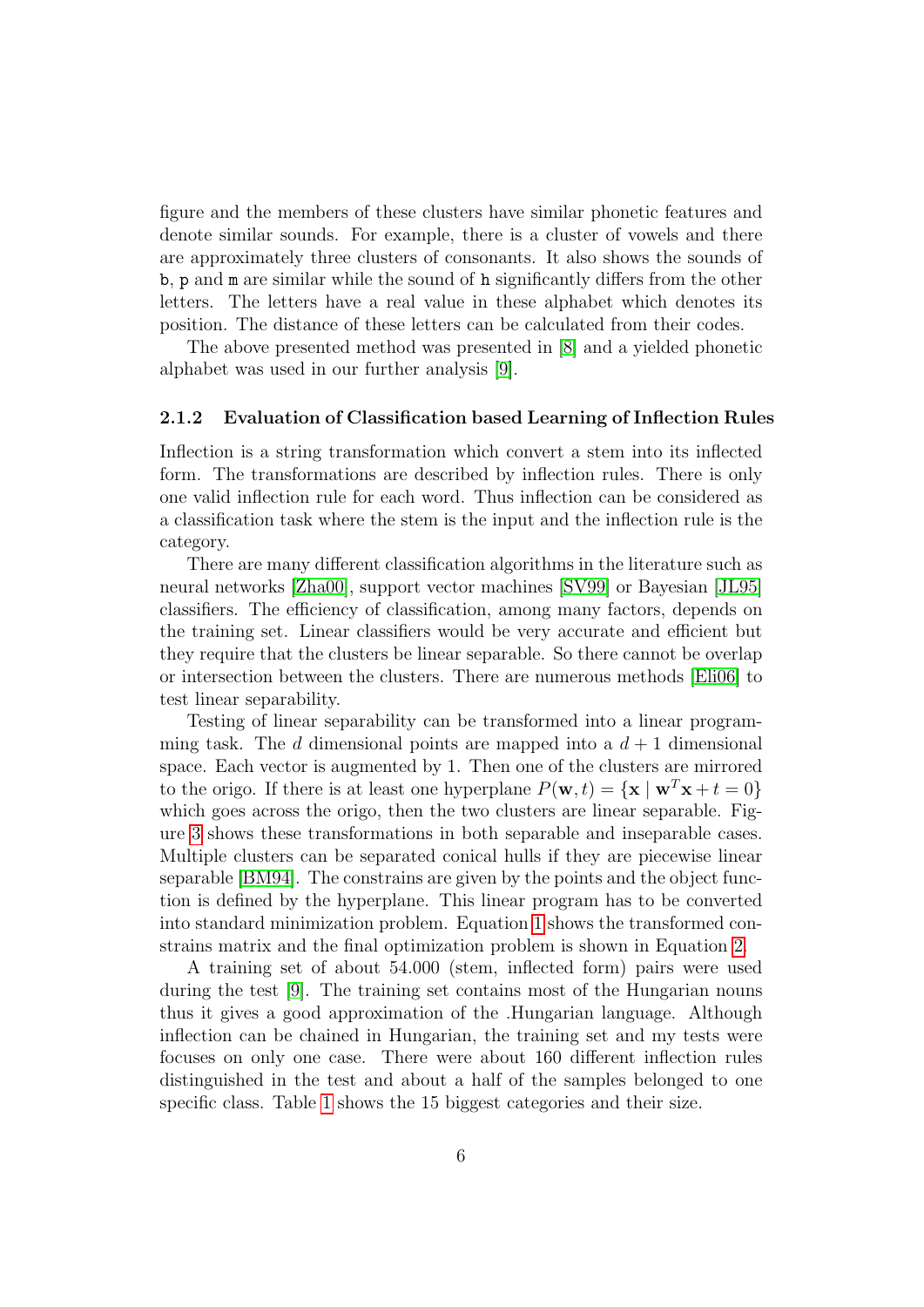<span id="page-8-0"></span>

<span id="page-8-2"></span>Figure 3: Examples for linear separability

```
\sqrt{ }\overline{\phantom{a}}\overline{\phantom{a}}\overline{1}\overline{\phantom{a}}a_{1,1. aux1} -a<sub>1,1.aux</sub> a_{1,2. aux1} -a<sub>1,2.aux</sub> ... a_{1,d+1. aux1} -a<sub>1,d+1</sub>.aux<sub>2</sub>
    a_{2,1_aux1} -a_{2,1_aux2} a_{2,2_aux1} -a_{2,2_aux2} ... a_{2,d+1_aux1} -a_{2,d+1_aux2}a_{3,1. aux1} -a<sub>3,1.aux</sub> a_{3,2. aux1} -a<sub>3,2.aux</sub> ... a_{3,d+1. aux1} -a<sub>3,d+1</sub>.aux 2
            .
            .
            .
                                  .
.
.
                                                        .
                                                        .
                                                        .
                                                                              .
.
                                                                                            . . . .
                                                                                                                 .
.
.
                                                                                                                                           .
.
.
                                                                                                                                                          1
                                                                                                                                                          \overline{1}\overline{1}\vert\overline{1}(1)
```

$$
w_{1,aux,1} - w_{1,aux,2} + w_{2,aux,1} - w_{2,aux,2} + \cdots + t_1 - t_2 \to min
$$
  
\n
$$
[\mathbf{w}, t]_{trans}^T [\mathbf{A}_{trans}] \ge 1
$$
  
\n
$$
w_{i,aux,1}, w_{i,aux,2} \ge 0
$$
  
\n
$$
t_1, t_2 \ge 0
$$
\n(2)

Java application has been developed the optimization task which used the Apahce's commons-math library [\[Apaa\]](#page-20-12) to solve the optimization task. Because the optimization was computationally costly thus the size of the clusters was limited. Due to this limitation there can be false positive results in the tests. But there can be no false negative result thus the test can show only that, if two clusters are not linear separable. The test yields a symmetric boolean matrix which contains true if the two clusters are linear separable otherwise false. This matrix is hard to understand and handle so the results are visualized in Figure [4.](#page-9-1) In the visualization each pixel represent a cluster pair. If they are not linear separable then the point is black, otherwise it is white. So if there are only linear separable clusters then the image shows a white square with a black diagonal line.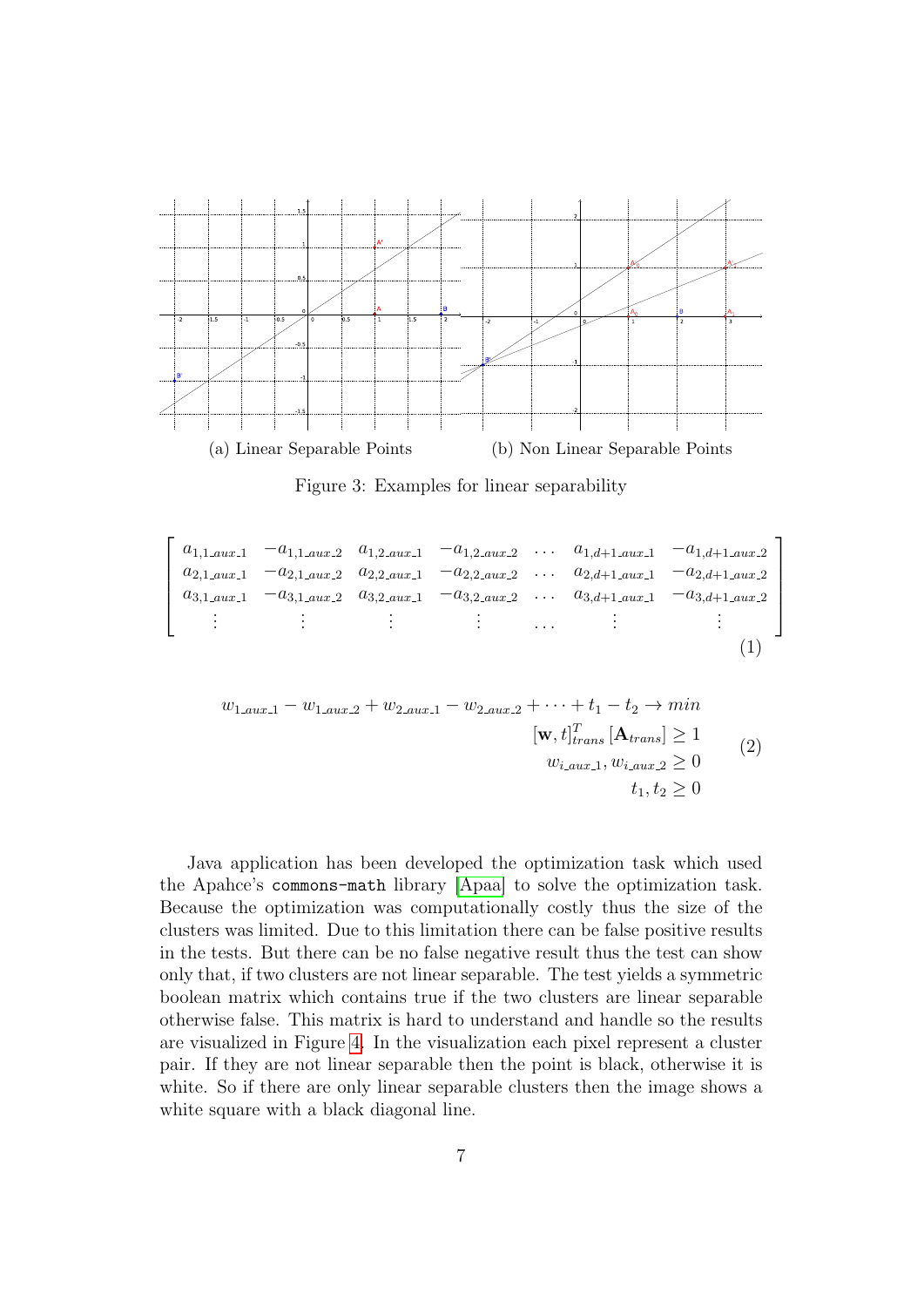<span id="page-9-0"></span>

| Transformation         | $\#$ of word pairs | % of training set |
|------------------------|--------------------|-------------------|
| $*(-/t)$               | 28239              | 52.31             |
| $*(-/0)(-/t)$          | 7399               | 13.71             |
| $*(-/e) (-/t)$         | 6731               | 12.47             |
| $*(a/\acute{a}) (-/t)$ | 5975               | 11.07             |
| $*(-/a)(-/t)$          | 2041               | 3.78              |
| $*(e/é)(-/t)$          | 969                | 1.80              |

Table 1: Number of transformations in categories

The four different encodings were used during the tests. The shorter words were padded into the length of the longest word and both left and right padding were used to create the data set. Phonetic and traditional alphabet based encodings were used to map the letters into numerical values. The given results show there are non linear separable cluster pairs in each case which limit the efficiency of classification methods. There are more non linear separable pairs in the case of the right padding. This phenomenon can be explained with that the accusative inflection of Hungarian adds suffix to the word.

<span id="page-9-1"></span>

| .<br>.<br>.<br>$\sim$ $\sim$<br>.<br>$\sim$                                                                                                                                                                                                                                                                         | . .<br>and the<br>and there is a<br>.<br>a kata isa na<br>.<br>.<br>.<br>.<br>.<br>.<br>.<br>.                                                                                                                                                                                                                                                                                                                                                                                                                                                                                                                                                  | $\sim$<br>.<br>.<br>$\cdots$<br>.<br>$\sim$<br>$ = -1$                                                                                | <br><br>$\cdots$<br>$+36.011$<br>.<br>.<br>.<br>ar North Contractor<br><b>ALLES ESTATE</b><br>$\sim$ $\sim$ $\sim$ $\sim$<br>$\cdots$<br>. .<br>.                                                                                                                                                                                                                                                                     |
|---------------------------------------------------------------------------------------------------------------------------------------------------------------------------------------------------------------------------------------------------------------------------------------------------------------------|-------------------------------------------------------------------------------------------------------------------------------------------------------------------------------------------------------------------------------------------------------------------------------------------------------------------------------------------------------------------------------------------------------------------------------------------------------------------------------------------------------------------------------------------------------------------------------------------------------------------------------------------------|---------------------------------------------------------------------------------------------------------------------------------------|-----------------------------------------------------------------------------------------------------------------------------------------------------------------------------------------------------------------------------------------------------------------------------------------------------------------------------------------------------------------------------------------------------------------------|
| . .<br>$\sim$<br>.<br>.<br>.<br>$\cdots$<br>$\sim$ $\sim$ $\sim$<br>.<br>$-$<br>.                                                                                                                                                                                                                                   | ang mang ting di sa Mangkatang Manang di Pangalang San Kal<br>in the measure with the common of the first measure of the<br>.<br>. .<br>a manara Santa Cal<br><b>PLAIN BUR 14</b><br>.<br>.<br>.<br>.<br>.<br>- -- -<br>the state for the contract of the state of the<br>the state of the state of the state of the state of the state of the state of the state of the state of the state of the state of the state of the state of the state of the state of the state of the state of the state of t                                                                                                                                        | .<br>.<br>.<br>.<br>.<br>. .<br>.<br>.<br>.<br>.                                                                                      | the second contract of the second contract of the second contract of the second of the second of the second of<br>.<br>.<br>$1 + 1 - 1$<br>$\sim$<br>.<br>. .<br>diti status un<br>described in the control of the second service of the second service of the service of the service of the service of the service of the service of the service of the service of the service of the service of the service of<br>. |
| тала менен тапы таларууга басаг ада жана ка<br>.<br>.<br>the same special company is the same of the same of the same conditions of the same conditions of the same of the same of the same of the same of the same of the same of the same of the same of the same of the same of the<br>. .<br>.<br>.<br>$\cdots$ | 1980 BALLARD L. BLUE LIBE L. B<br>.<br>$-20.41 + 2.02 + 12 - 12$<br>$1.124 \cdot 1.004$<br>.<br>a component and component to the contract of the component of the component of the component of the component of the component of the component of the component of the component of the component of the component of the com<br>as the more service in the state and the more<br>dance change on the net<br>.<br>$\mathbf{F}$ : Hi : Exp. : $\mathbf{r}$<br>.<br>$\cdots$<br>.<br>at it is a company of the<br>.<br><b>CONTRACTOR</b><br>.<br>.<br><br>have a serve the control<br><b>A 7 OF SEC 1</b><br>.<br>1.1.17<br>. <b>.</b><br>-<br>. | יותו בשמש המשפט המוסיס שהוא מיוחד במוסיק של המשפט של המוסיק של היה משפט היה היה היה מוסיק של היה מוסיק.<br>.<br>.<br>.<br>.<br>$\sim$ | $\cdots$<br>.<br>$\overline{a}$ . $\overline{a}$ . $\overline{a}$ . $\overline{a}$<br>$- - - - - - -$<br>$\sim$<br><br>$-$<br>the contract of the Company and the<br>a serve an a compared to the compared of the property of the property of the property<br>.<br>The Reference of the Property and<br>.<br>. .<br>.<br>$\cdots$ is in a finite section of $\cdots$<br>$    -$<br>к нама № арыд<br>.<br><br>$\cdots$ |

(a) Alphabetical encoding – Left (b) Alphabetical (c) Phonetic en-(d) Phonetic enencoding – Right coding – Left coding – Right

Figure 4: Linear Separability with Alphabetical and Phonetic encoding

#### Thesis 1.

I have measured the complexity of inflection rules induction by the ration of the linear separable clusters pairs in the vector space. I have introduced a methods to create phonetic features based alphabet. The created phonetic alphabet based encoding was shown superior to traditional alphabet based encoding.

Related Publications: [\[8\]](#page-23-0), [\[9\]](#page-23-1)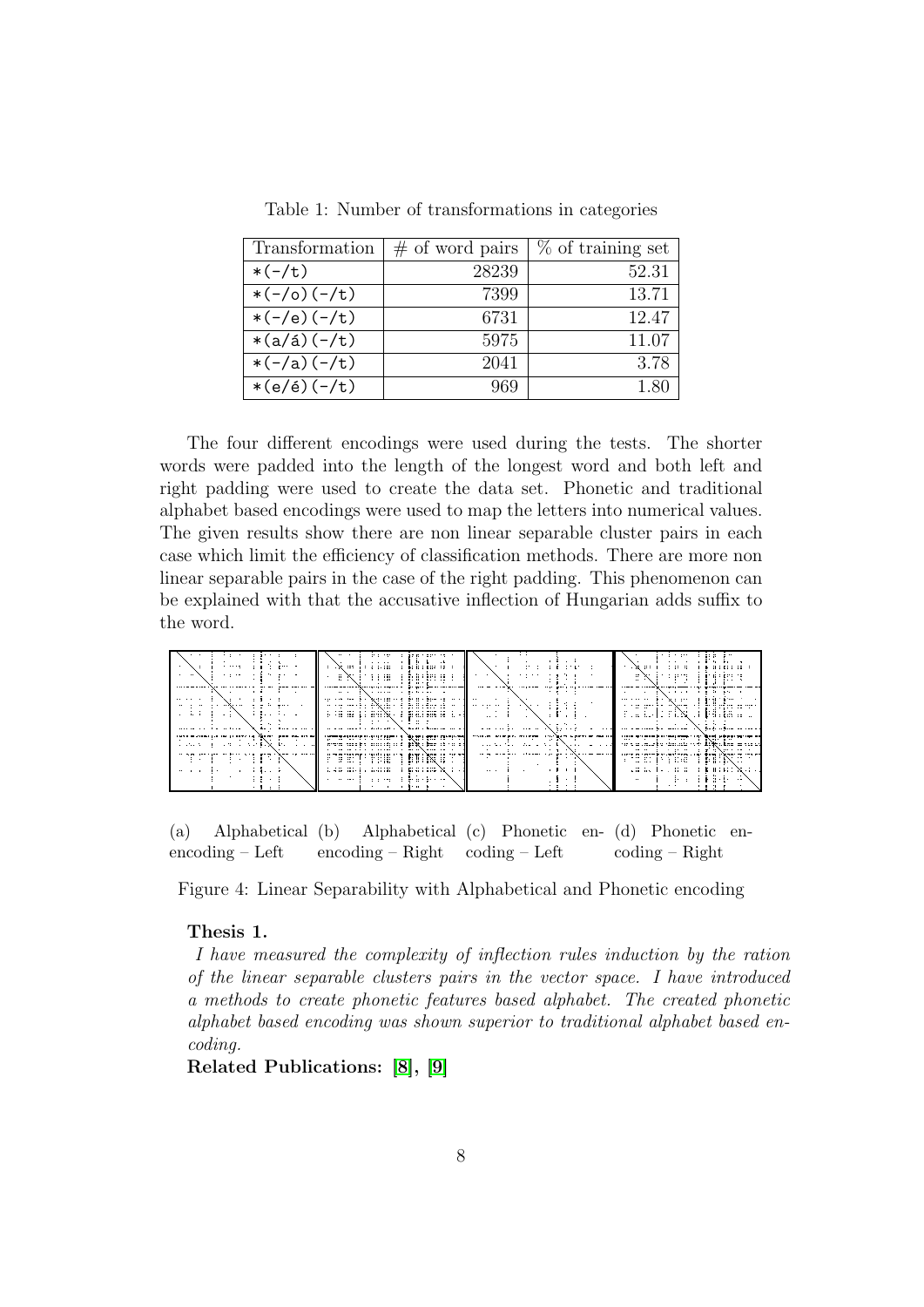### <span id="page-10-0"></span>2.2 Induction of Inflection Rules with Classification and Associative Memory

The algorithms of Computational Linguistics usually have a common model which can be seen in Figure [5.](#page-10-1) Morphological analyzers, stemmers and inflection systems usually have two core parts. They contain an engine to perform the transformation on the input word and to produce the output word. The engine has no direct knowledge about the language. The morphological rules are stored in a separate rule set. The structure of the rule set depends on the inflection algorithm. For example Snowball [\[Por01\]](#page-21-11) is a language to describe stemming rules for Porter stemmer [\[Por80\]](#page-21-15). Rules of the SMOR [\[SFH04\]](#page-21-16) morphological analyzer are given by the Stuttgart Finite State Tools and the engine is realized as Finite State Transducer. Classification based inflection algorithms can use the category to encode the transformation.

<span id="page-10-1"></span>

Figure 5: Common Model of Inflection Algorithms

The model of the presented inflection algorithm is showed in Figure [6.](#page-11-0) The implemented rule set consists of two parts: an associative memory and a classifier. The associative memory stores the transformation rules of irregular words. A word transformation class is considered as irregular, if there are only few words belonging to that class. Formally the  $t = \{w\}$  category contains irregular words if  $|t| < \epsilon$  where w is a word which belongs to class t and  $\epsilon$  is a cardinality threshold. Although the associative memory can retrieve the exact transformation string for each learned stem it cannot be used to determine the transformation string of untrained words. The classifier is used to capture the frequent inflection rules. It can perform generalization thus untrained words can be processed. The generalization may easily fail on exception. Considering the classifier systems, they have lower precision than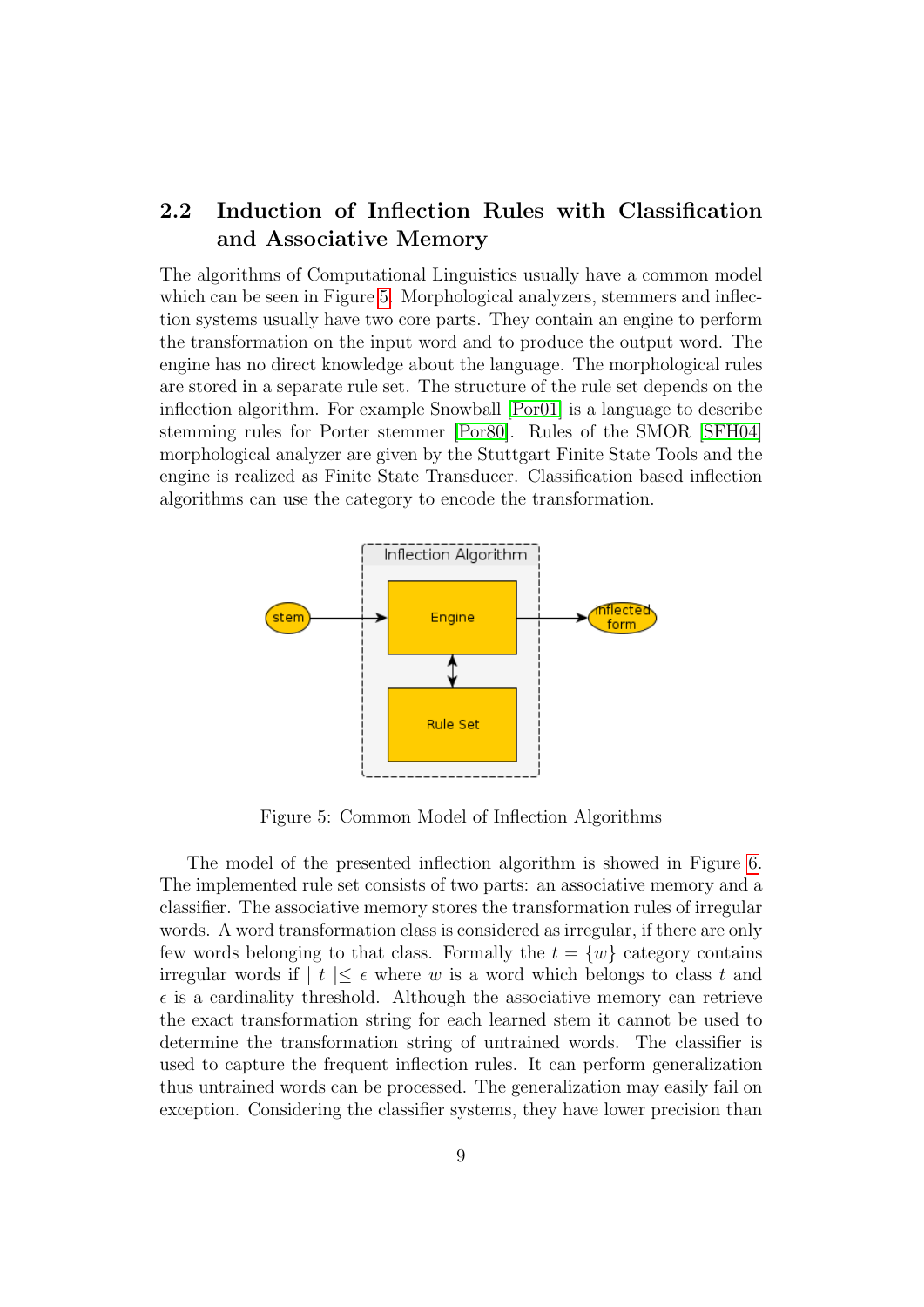associative memory and the precision usually depends on the training set too. Moreover they have more difficult learning algorithm which acquires a significant additional learning time cost. In some cases, the classification also can have a significant time cost for each word. The instance based classifiers such as k-NN classifier [\[CMBT\]](#page-20-13) determines the  $k$  most similar object to the classified instance from an instance database. The distance calculation and the search also can be costly thus the inflection algorithm can be slow.

<span id="page-11-0"></span>

Figure 6: Model of the presented Inflection Algorithm

The rule set determines the behavior of the inflection algorithm so the precision of the algorithm depends on the rule set. During the learning process the rules set is defined as pairs of stem and inflected form. Transformation string can be determined for each word pairs with the Levenshtein distance algorithm [\[Nav01\]](#page-21-17). The transformation strings are considered as categories of stems. Naive Bayes [\[JL95\]](#page-21-14) and Multilayer Preceptron [\[JMM96\]](#page-21-18) classifiers were used to solve this classification problem.

The presented inflection algorithm uses both classifier and an associative memory to learn inflection rules. Regular words are classified by the classifier and the irregular words are stored in the associative memory. The size of the associative memory is a parameter of the method. The algorithm looks for the word in the associative memory. If the word is not found, then the transformation string is determined by the classifier.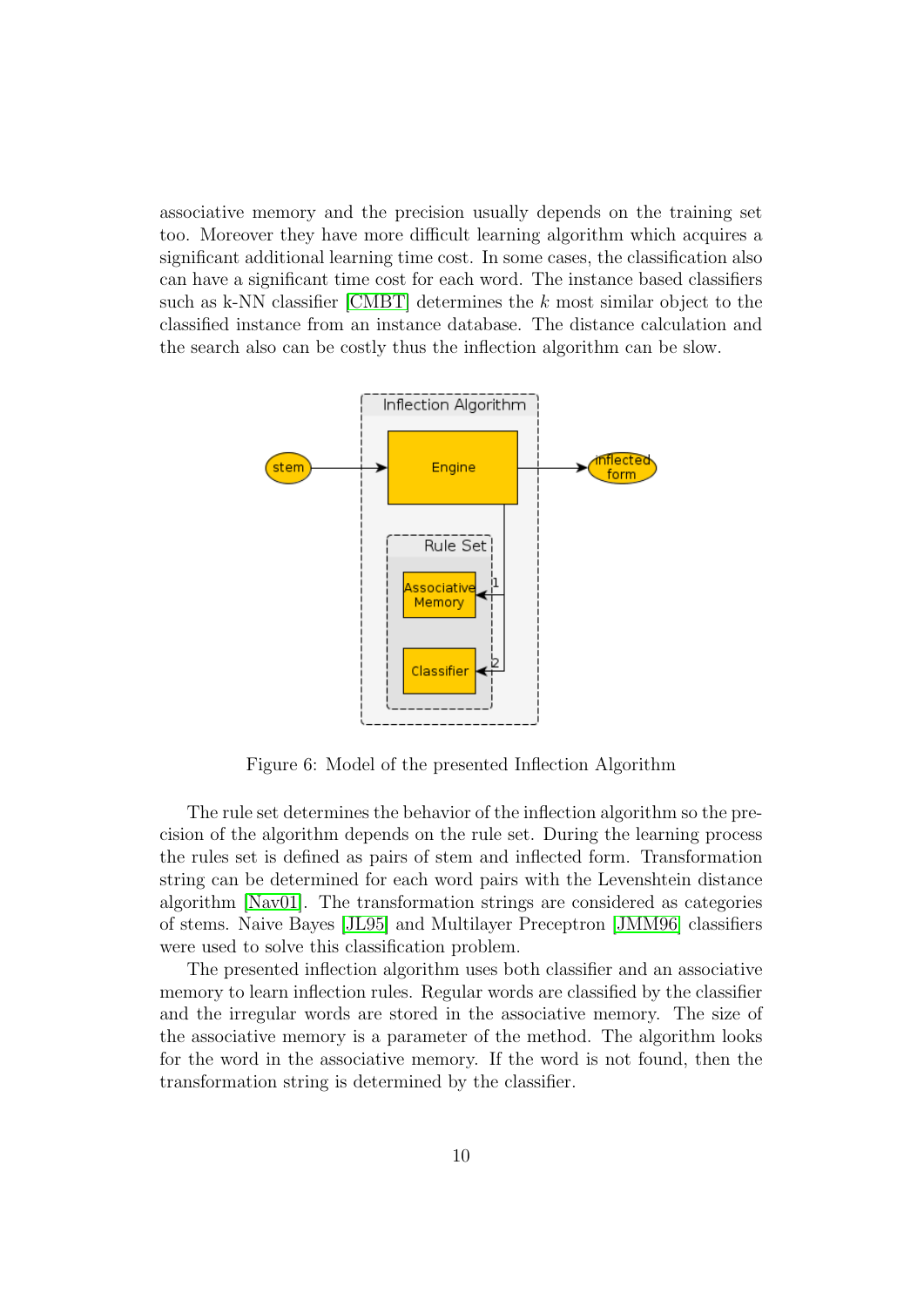#### <span id="page-12-0"></span>2.2.1 Precision

The precision increases more quickly with the reduced training sets in the cases of both encodings. Figure [7](#page-12-2) shows the changes of the precision with the size of the associative memory and the size of the training set. The algorithm showed similar behavior with both Multilayer Perceptron and Naive Bayes classifiers. The precision can be increased with the usage of associative memory. This phenomenon can be explained with the learning algorithm of the classifier. Because the irregular cases are placed in the associative memory, the number of the categories is reduced. If a category, which is not linear separable from other clusters, is put into the associative memory, then the number of the linear non separable cluster pairs decreases. Hence the usage of the associative memory can reduce the number of the linear non separable cluster pairs. This reduction could yield the increase of the precision of the inflection algorithm.

<span id="page-12-2"></span>

Figure 7: Precision with Different Size of Training Sets

#### <span id="page-12-1"></span>2.2.2 Learning Cost

The time cost of the algorithm is the time which is require for training. Although this cost occurs only in the learning phase it makes the tuning of the algorithm slower. Moreover the learning cost can limit the applicability of the algorithm if it is too high. For example if the time cost would grow exponential with the number of samples then it could be applied with only small training sets.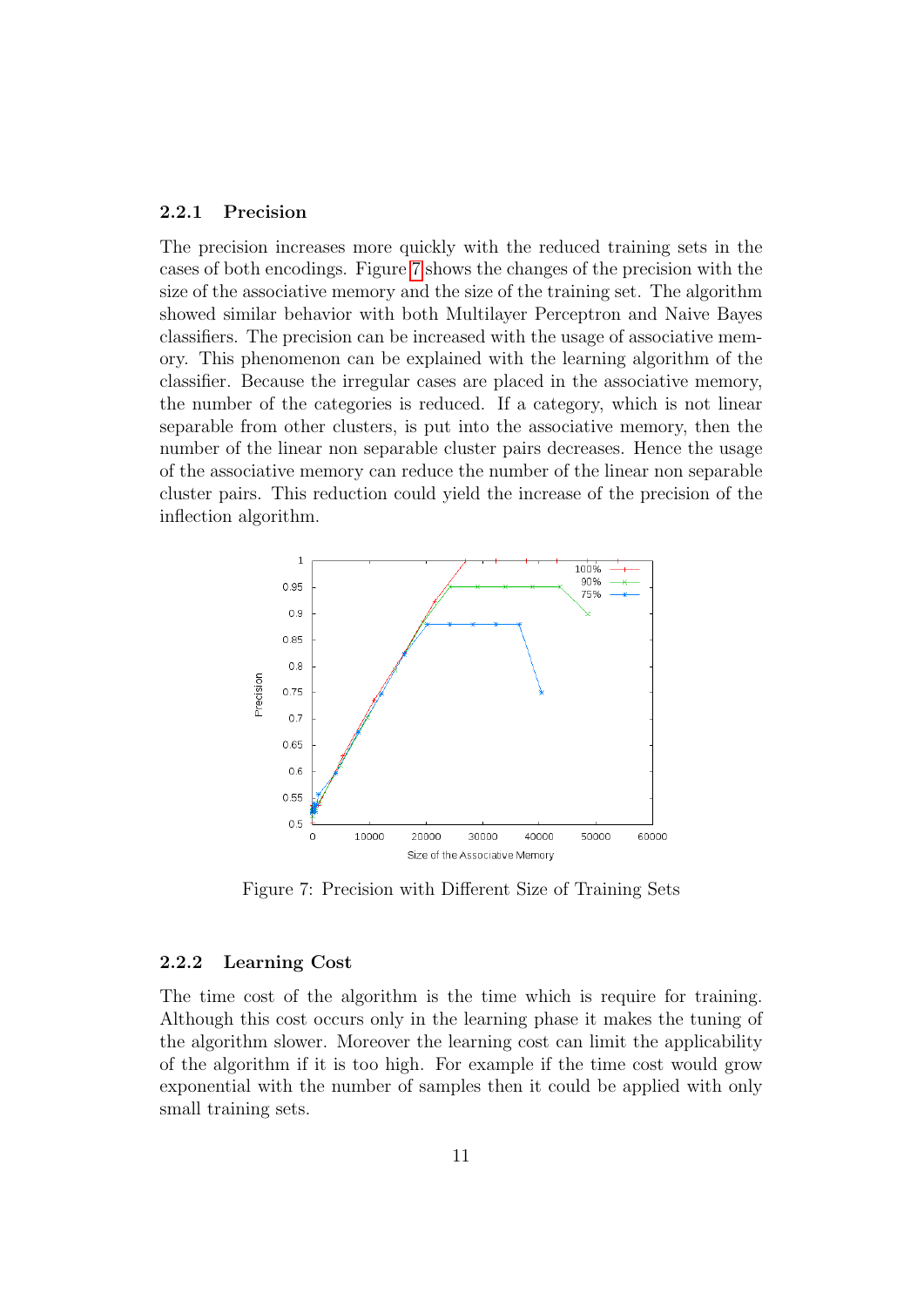The measurements showed that the learning cost of the algorithm significantly depends on the classifier. Figure [8](#page-13-1) shows how the learning cost decreases with the increase the size of the associative memory. It also shows a short transient phase up to 3.000. Then it decreases steadily and there is a fall around 20.000.

<span id="page-13-1"></span>

Figure 8: Learning cost with different size of training sets

#### <span id="page-13-0"></span>2.2.3 Size

The size of the learning algorithm was measured as the size of the serialized classification structure in bytes. The serialization was possible with the Java API because the Classifier class of Weka implements the Serializable interface. Because the Naive Bayes and the Multilayer Perceptron classifiers had similar behavior with both encodings. Figure [9](#page-14-0) shows how the size of the algorithm depends on the size of the associative memory. The measurements showed that the size of the classifier has no significant effect on the size of the inflecting algorithm.

The size of the algorithm decreases quickly until approximately 1000 then it starts to increase steadily. The fall can be explained with the simplification of the classification algorithm. Because the least frequent category is put into the associative memory first, many of the categories can be eliminated from the training set even with a small associative memory. This elimination yields a simplified classifier which requires less memory. Then the size of the classification structure increases linearly because the size of the associative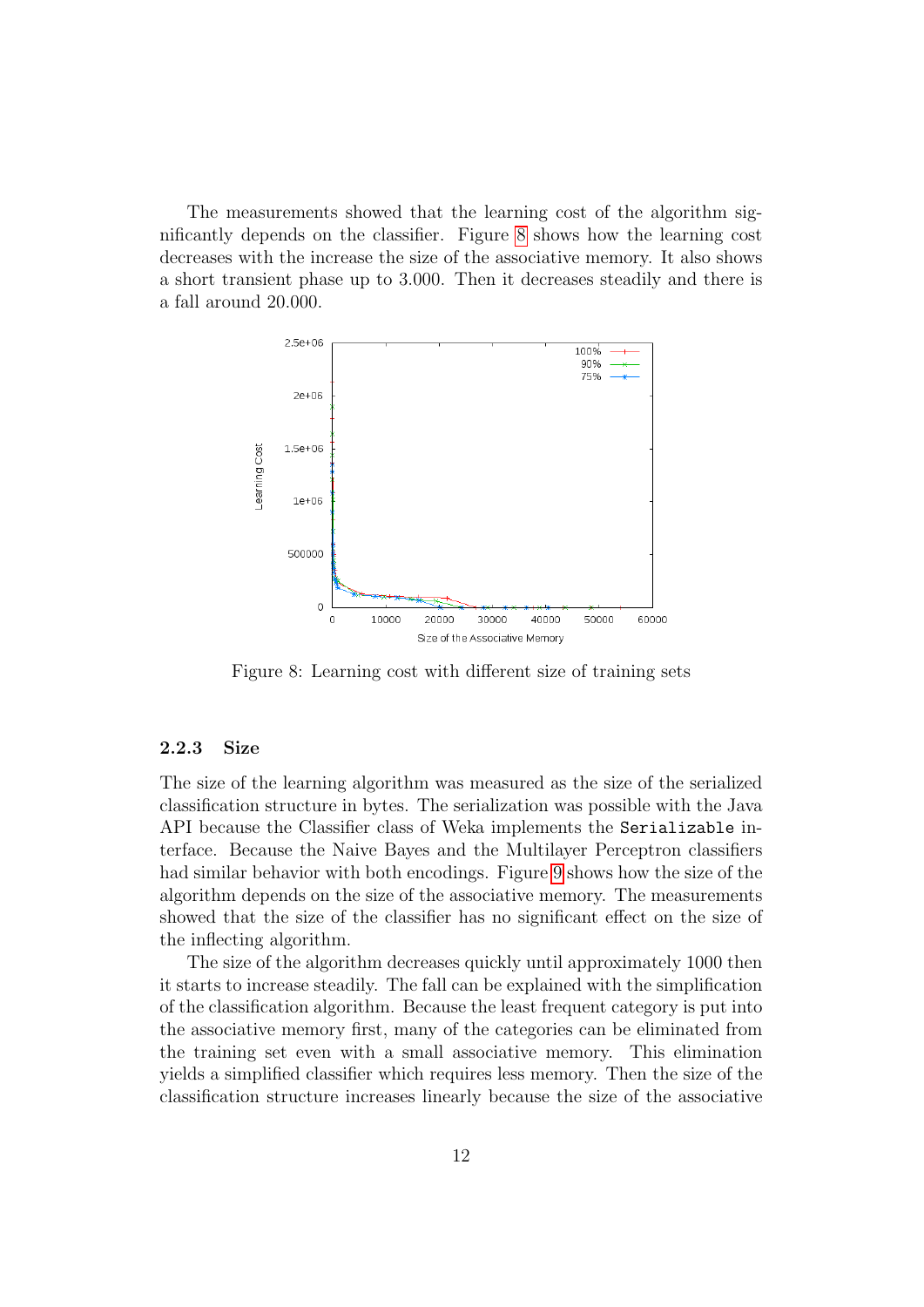<span id="page-14-0"></span>

Figure 9: Size of the classification structure with different size of training sets

memory also grows linearly. So linear connection between the size of the algorithm and the size of the associative memory can be assumed.

#### Thesis 2.

I have presented a classification based inflection method enhanced with associative memory. The algorithm has been shown superior to the standard classification based inflection algorithms from the point of view of precision. Related Publications: [\[11\]](#page-23-2), [\[10\]](#page-23-3), [\[12\]](#page-23-4)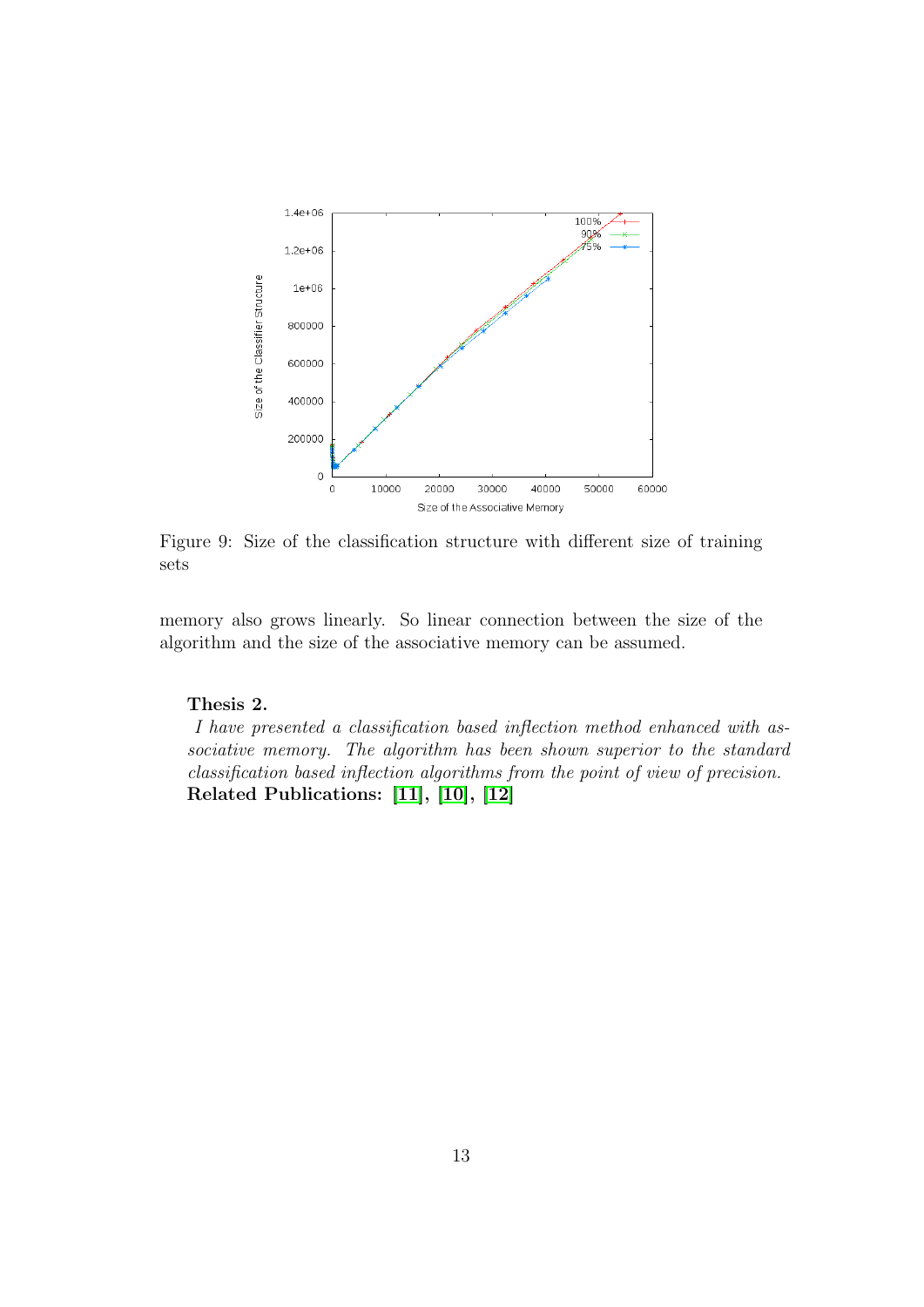### <span id="page-15-0"></span>2.3 META Framework

Theory of formal language is a widely researched are of computer science and mathematics. Formal languages can be given by enumeration or generative grammar. The mathematical basis of generative grammars was laid by Chomksy [\[Cho56,](#page-20-2) [Cho59\]](#page-20-3) in the late 1950s. He had defined four types of formal grammar which are "Regular Grammars", "Context–Free Grammars", "Context–Sensitive Grammars" and "Recursive Enumerable Grammars". It is still the most widely used classification of formal grammars. In spite of the early theoretical researches and results, these topic has gained popularity in the early 2000s.

A formal grammar is given as a tuple  $\mathcal{G} = \langle \mathcal{T}, \mathcal{N}, \mathcal{P}, \mathcal{S} \rangle$ . Where  $\mathcal{T}$  denotes the set of terminal symbols  $(a, b, c, \dots)$ . Terminal symbols are valid words of the language and they cannot be replaced by other symbols. The set of non–terminal symbols are denoted by  $\mathcal N$  and the capital letters  $(A, B, C, \dots)$ denote the non–terminal symbols. These symbols are replaced in the derivation process. The next element of the tuple  $P$  stands for the set of production rules which defines the replacements in the grammar. Rules can be formalized as  $\alpha \to \beta$  where  $\alpha \in {\mathcal{T}} \cup \mathcal{N}^* A {\mathcal{T}} \cup \mathcal{N}^*$  and  $\beta \in {\mathcal{T}} \cup \mathcal{N}^*$ . Finally  $S \subseteq \mathcal{N}$  is a non–empty subset of non–terminal symbols which is called the set of sentence or start symbols. The derivation process can start with an element of S. Each sentence of the language can be derived from one of the sentence symbols  $\mathcal{L} = {\omega \mid S \to_{\mathcal{G}}^* \omega, S \in \mathcal{S}}.$ 

Generative grammars can be generated in manual or automatic way. The manual definition of a grammar is a costly task which requires an expert and it is time–consuming. The automatic generation of formal grammars is called grammar induction. My researches was focused on the induction of Context–Free Grammars which is an  $\mathcal{NP}$ –hard problem. It was an actively investigated area of computer science in the last decade thus there are many different methods in the literature [\[DFG11\]](#page-20-14). These grammar induction methods were implemented in various programming languages and they are based on different heuristic approaches and using various programming techniques to solve the problem. Due to these variety of these methods, their comparison is a hard task. META Framework was design to provide a common environment to implement, test and compare different grammar processing methods.

#### <span id="page-15-1"></span>2.3.1 Architecture

META is a modular framework where each module has a single well–defined responsibility. It is designed to model formal grammars and it defines inter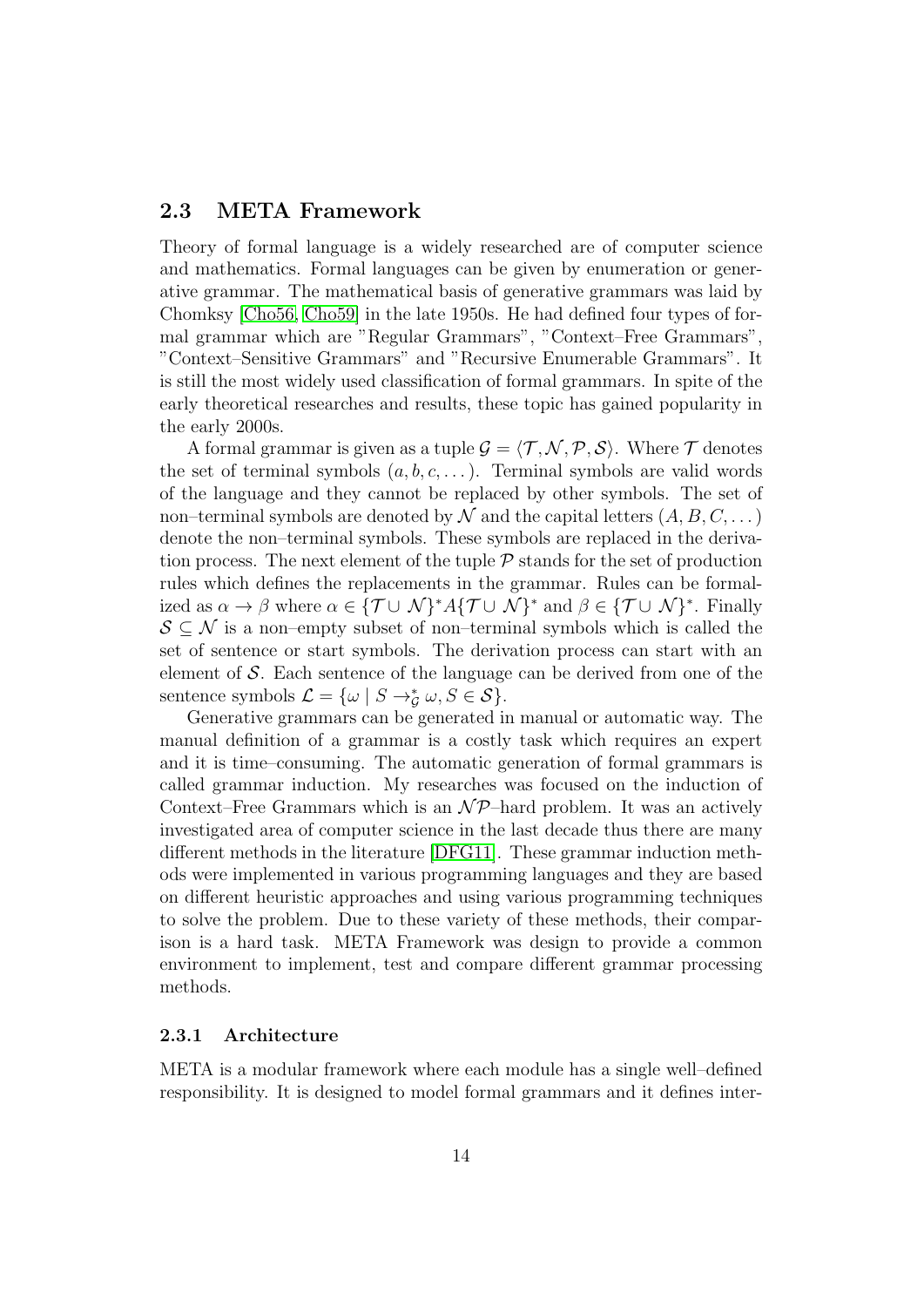faces to extend it with grammar processing and induction methods. META is implemented in Java because Java is platform independent and popular programming language.

I designed the architecture of META framework and I broke it down into modules with a well–defined functionality [\[5\]](#page-23-5). Figure [10](#page-16-1) shows the package structures of the META Framework. Three main modules can be distinguished in this figure. Core module contains basic, common functions which are used by other modules. Text mining modules which have interfaces for different text mining tasks such as filtering or text analyzing. This module contains only interfaces but no implementations. Grammar processing module provides basic classes to model formal grammars and interfaces for parsing and induction methods.

<span id="page-16-1"></span>

Figure 10: Modules of META Framework

#### <span id="page-16-0"></span>2.3.2 Grammar Processing Module

The grammar processing module of META provides classes to model formal grammars and interfaces for induction and parsing methods. The packages of grammar module are showed in Figure [11.](#page-17-0) Based on the mathematical definition three packages has been created to organize the grammar processing related classes [\[6,](#page-23-6) [7\]](#page-23-7). These packages are the grammar, grammar.symbols and grammar.probabilistic [\[1\]](#page-23-8) (see Figure [11\)](#page-17-0). Terminal and non–terminal symbols are contained by the grammar.symbols package.

The grammar package contains classes to model formal grammars and interfaces for parser and induction methods. Grammar class is generic and its parameter is a GrammaticalRule type so the grammar object can work with probabilistic or non–probabilistic rules. Thus probabilistic and non– probabilistic grammar can be distinguished in the framework. I defined in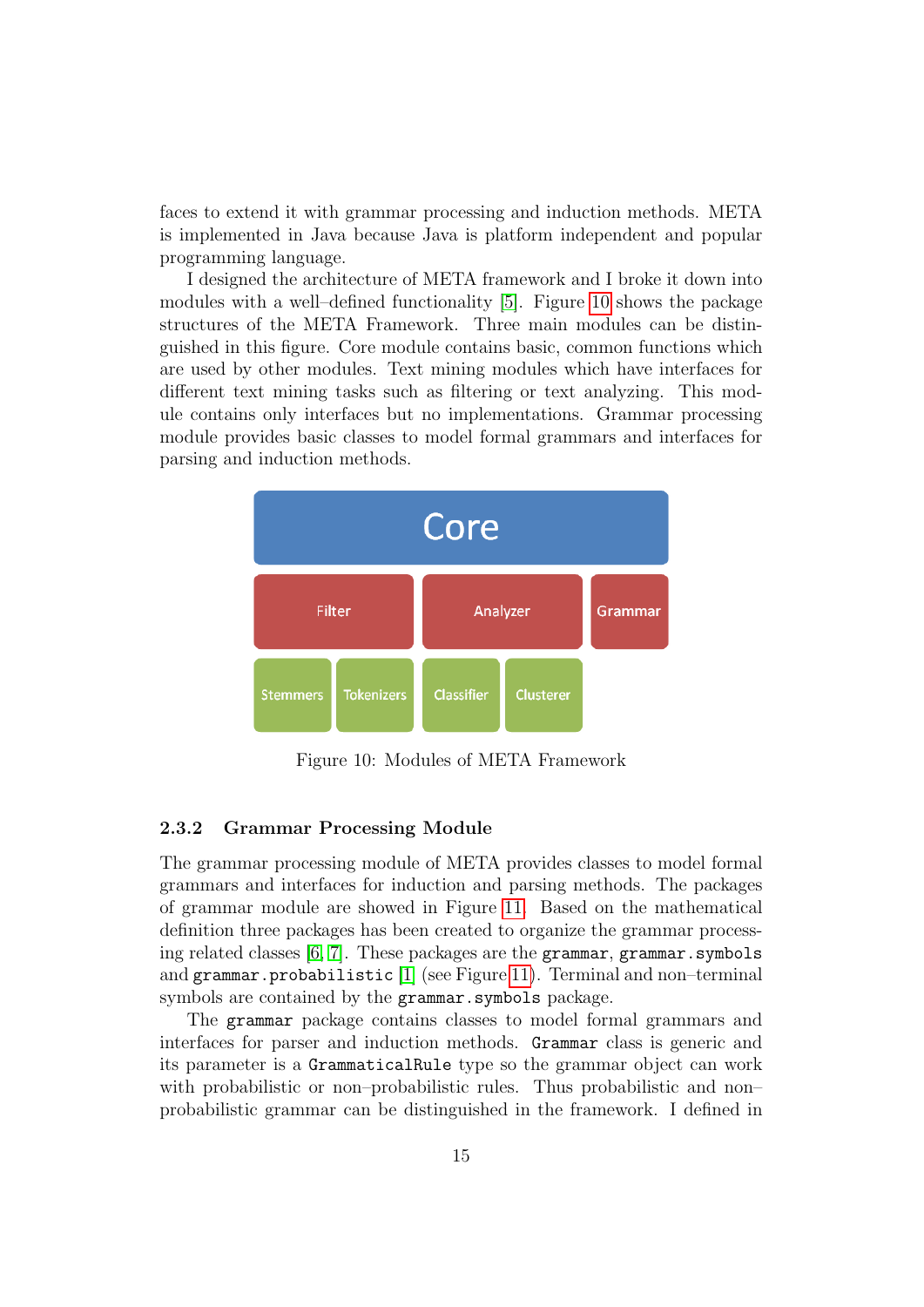<span id="page-17-0"></span>

Figure 11: Packages of Grammar Processing Module

<span id="page-17-1"></span>

Figure 12: Grammar class with learning and parsing strategies

LearnStrategy and ParseStrategy abstract classes only interfaces for learning and parsing algorithms thus META can be easily extended by parser and induction methods. These interfaces are based on the Strategy design pattern [\[GHJV94\]](#page-20-15) which is a common way to change the behavior of an object in run time. These abstract classes are also generics and their generic types have to match with the grammars generic type i.e. if a Grammar object works with probabilistic rules then it can use only probabilistic parser and learning strategies. The concrete algorithms are not generics and they defines their generic parameter during the inheritance.

Figure [12](#page-17-1) shows the Grammar class and its relationship with LearnStrategy and ParseStrategy classes. I have implemented and tested the CYK parsing algorithm [\[2\]](#page-23-9) as a ParseStrategy strategy and Inductive CYK [\[NI00,](#page-21-9) [NM02\]](#page-21-10) and TBL [\[SK99,](#page-22-1) [Sak05\]](#page-21-7) algorithms as LearnStrategy [\[4,](#page-23-10) [3\]](#page-23-11)

#### Thesis 3.

I have designed and developed the META framework to provide an environment for implementation, testing and comparison of different natural language processing methods. My experiments showed that both inflection and formal grammar processing methods can be implemented in the META framework

Related Publications: [\[2\]](#page-23-9), [\[3\]](#page-23-11), [\[4\]](#page-23-10), [\[5\]](#page-23-5), [\[6\]](#page-23-6), [\[7\]](#page-23-7)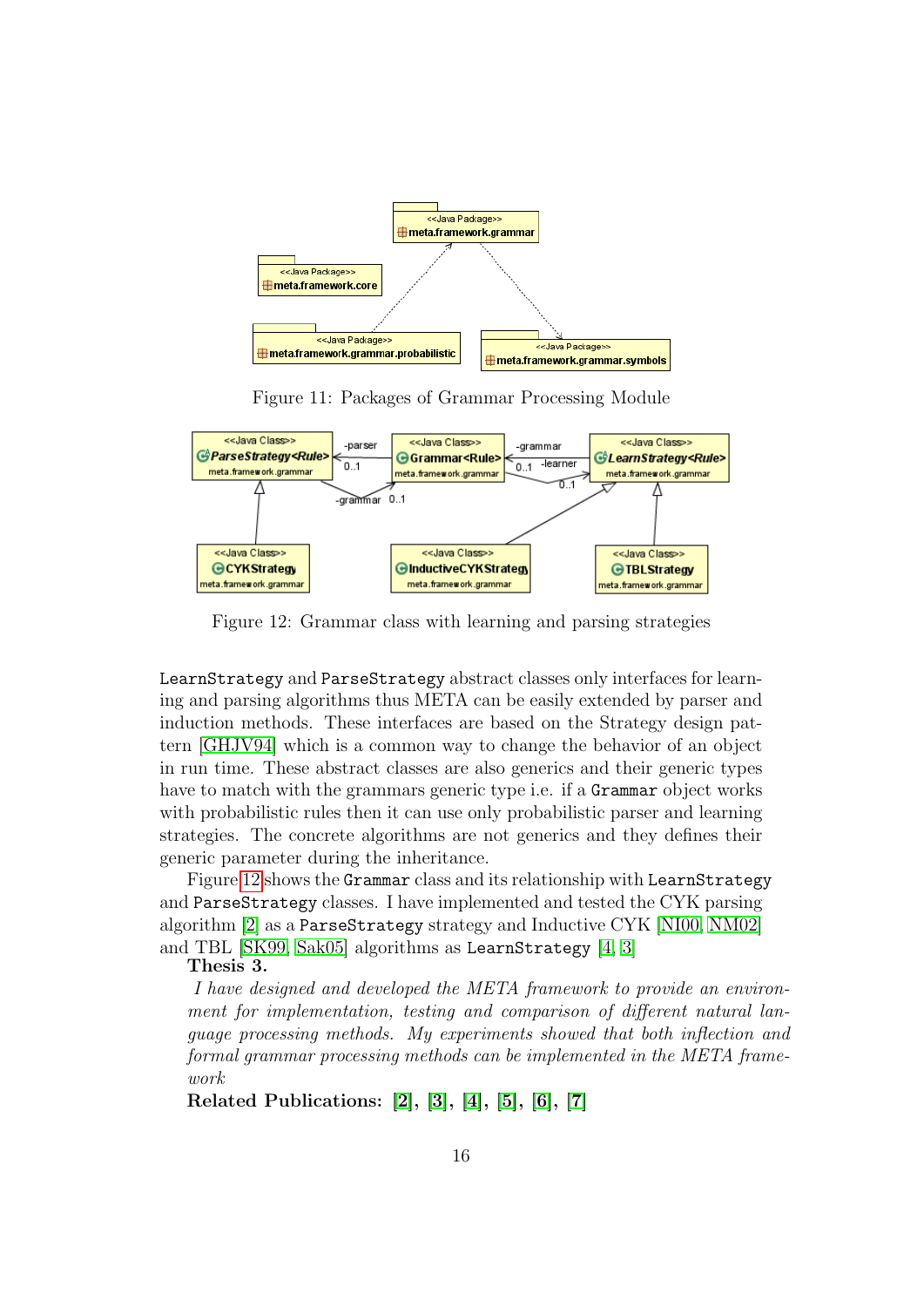# <span id="page-18-0"></span>3 Further Tasks

My further goals are to evaluate the efficiency and accuracy of different linear and non–linear classifiers in the learning of inflection rules, and to develop a heuristic classifier which suits for the inflection. The evaluation is based on some well–known classification methods. For the testing the Weka data mining framework will be used.

The novel heuristic method is based on a conflict relationship between the categories which is based on the observation of that some inflection rules can be used instead of other rules however it results false forms. The conflict relationship is a partial order so there are chains of categories. It allows to create a concept lattice based classifier.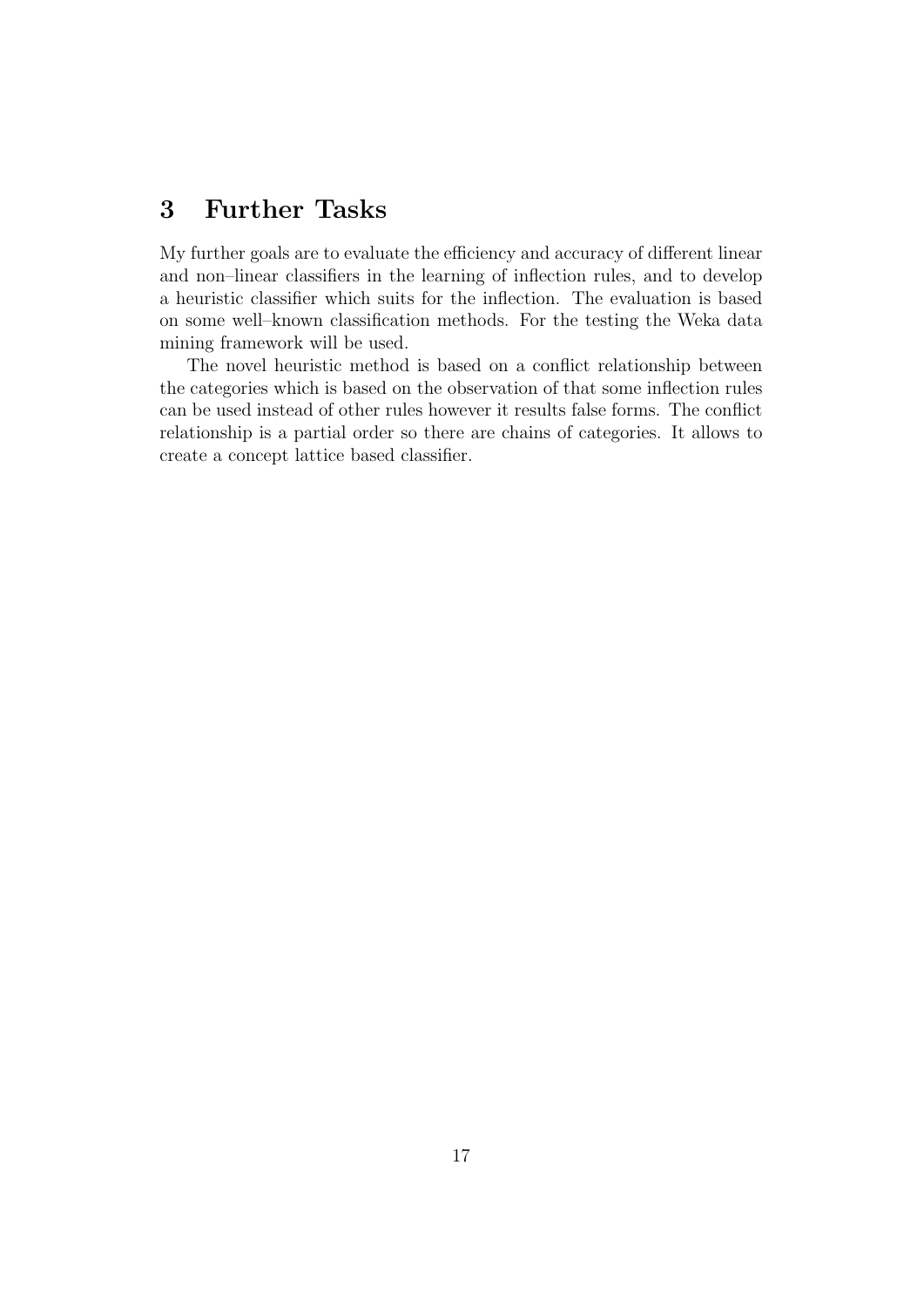# <span id="page-19-0"></span>4 Summary

#### Thesis 1.

I have measured the complexity of inflection rules induction by the ration of the linear separable clusters pairs in the vector space. I have introduced a methods to create phonetic features based alphabet. The created phonetic alphabet based encoding was shown superior to traditional alphabet based encoding.

#### Related Publications: [\[8\]](#page-23-0), [\[9\]](#page-23-1) Thesis 2.

I have presented a classification based inflection method enhanced with associative memory. The algorithm has been shown superior to the standard classification based inflection algorithms from the point of view of precision. Related Publications: [\[11\]](#page-23-2), [\[10\]](#page-23-3), [\[12\]](#page-23-4)

#### Thesis 3.

I have designed and developed the META framework to provide an environment for implementation, testing and comparison of different natural language processing methods. My experiments showed that both inflection and formal grammar processing methods can be implemented in the META framework

Related Publications: [\[2\]](#page-23-9), [\[3\]](#page-23-11), [\[4\]](#page-23-10), [\[5\]](#page-23-5), [\[6\]](#page-23-6), [\[7\]](#page-23-7)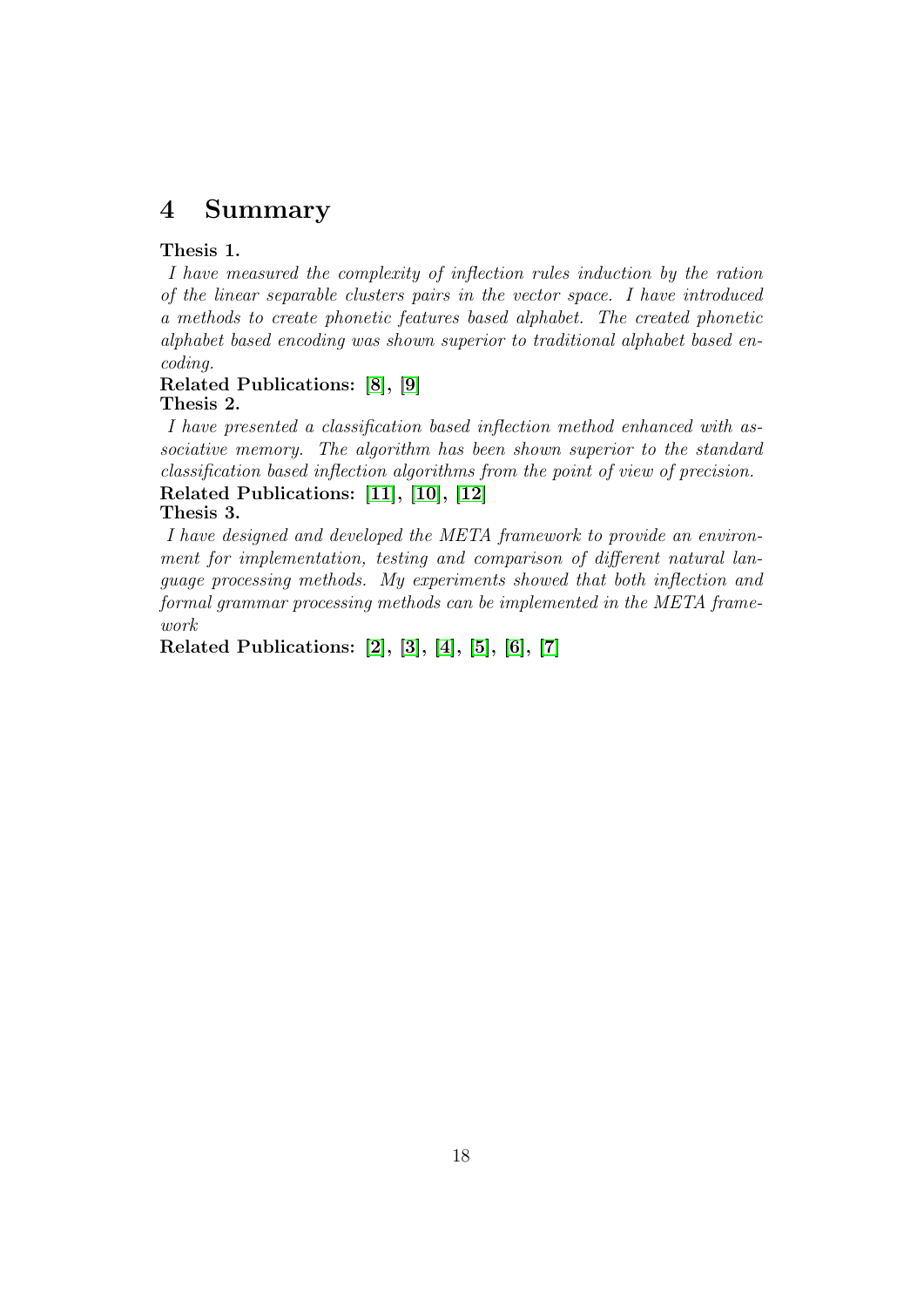# References

- <span id="page-20-12"></span>[Apaa] Apache commons–math user guide. [http://commons.apache.org/proper/](http://commons.apache.org/proper/commons-math/userguide/index.html) [commons-math/userguide/index.html](http://commons.apache.org/proper/commons-math/userguide/index.html). Accessed: 2014-09-05.
- <span id="page-20-6"></span>[Apab] Apahce. Uima. <http://uima.apache.org/index.html>.
- <span id="page-20-9"></span>[ASA] Raátz Judit Antalné Szabó Ágnes. Magyar nyelv és kommunikáció Tankönyv 5-6. évfolyam számára. Nemzeti Tankönyvkiadó.
- <span id="page-20-11"></span>[BM94] Kristin P Bennett and Olvi L Mangasarian. Multicategory discrimination via linear programming. Optimization Methods and Software, 3(1-3):27–39, 1994.
- <span id="page-20-2"></span>[Cho56] Noam Chomsky. Three models for the description of language. Information Theory, IRE Transactions on, 2(3):113–124, 1956.
- <span id="page-20-3"></span>[Cho59] Noam Chomsky. On certain formal properties of grammars. Information and control, 2(2):137–167, 1959.
- <span id="page-20-13"></span>[CMBT] Hamish Cunningham, Diana Maynard, Kalina Bontcheva, and Valentin Tablan. Gate: an architecture for development of robust hlt applications hamish cunningham, diana maynard, kalina bontcheva, valentin tablan department of computer science university of sheffield.
- <span id="page-20-14"></span>[DFG11] Arianna D'Ulizia, Fernando Ferri, and Patrizia Grifoni. A survey of grammatical inference methods for natural language learning. Artif. Intell. Rev., pages 1–27, 2011.
- <span id="page-20-8"></span>[Dom07] Tikk Domokos. Szövegbányászat. Typotex Kft, 2007.
- <span id="page-20-1"></span>[Dud06] László Dudás. Morfémák megtanulása szövegből. In  $MicroCAD$  2006 International Scientific Conference, pages 61–66, Miskolc, 2006. University of Miskolc.
- <span id="page-20-10"></span>[Eli06] David Elizondo. The linear separability problem: Some testing methods. Neural Networks, IEEE Transactions on, 17(2):330–344, 2006.
- <span id="page-20-5"></span>[FHH+05] Eibe Frank, Mark Hall, Geoffrey Holmes, Richard Kirkby, Bernhard Pfahringer, Ian H Witten, and Len Trigg. Weka. In Data Mining and Knowledge Discovery Handbook, pages 1305–1314. Springer, 2005.
- <span id="page-20-15"></span>[GHJV94] Erich Gamma, Richard Helm, Ralph Johnson, and John Vlissides. Design patterns: elements of reusable object-oriented software. Pearson Education, 1994.
- <span id="page-20-7"></span>[Gru] Zeph Grunschlag. Authored software. [http://www.cs.columbia.edu/~zeph/](http://www.cs.columbia.edu/~zeph/software.html) [software.html](http://www.cs.columbia.edu/~zeph/software.html).
- <span id="page-20-4"></span>[HDW94] Geoffrey Holmes, Andrew Donkin, and Ian H Witten. Weka: A machine learning workbench. In Intelligent Information Systems, 1994. Proceedings of the 1994 Second Australian and New Zealand Conference on, pages 357–361. IEEE, 1994.
- <span id="page-20-0"></span>[Hel03] Eugene Helimski. Areal groupings (sprachbünde) within and across the borders of the uralic language family: A survey. Nyelvtudományi közlemények, 100:156–167, 2003.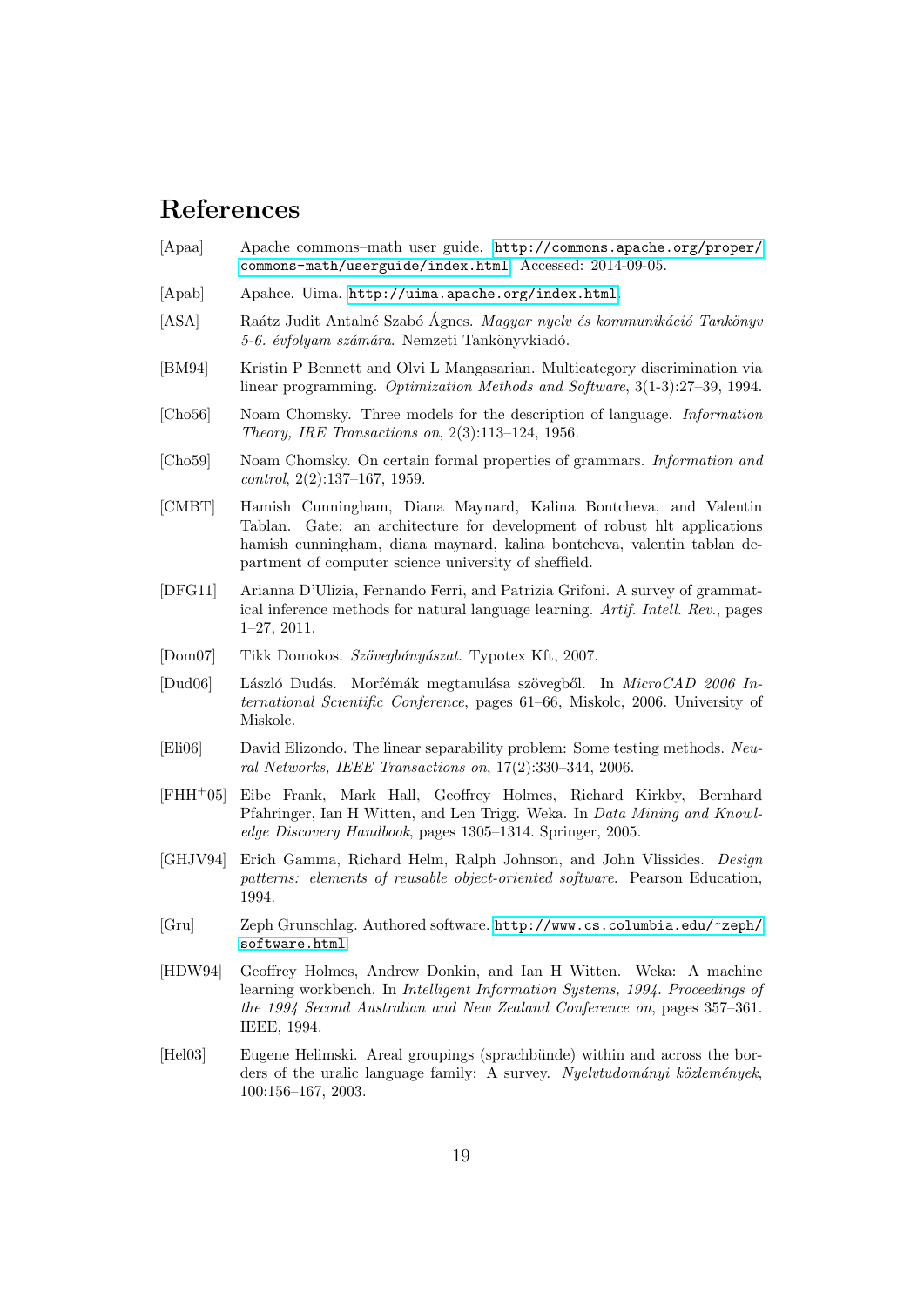- <span id="page-21-4"></span>[HFH+09] Mark Hall, Eibe Frank, Geoffrey Holmes, Bernhard Pfahringer, Peter Reutemann, and Ian H Witten. The weka data mining software: an update. ACM SIGKDD explorations newsletter, 11(1):10–18, 2009.
- <span id="page-21-2"></span>[HKN<sup>+</sup>04] Péter Halácsy, András Kornai, László Németh, András Rung, István Szakadát, and Viktor Trón. Creating open language resources for hungarian. In  $LREC$ , 2004.
- <span id="page-21-14"></span>[JL95] George H. John and Pat Langley. Estimating continuous distributions in bayesian classifiers. In Eleventh Conference on Uncertainty in Artificial Intelligence, pages 338–345, San Mateo, 1995. Morgan Kaufmann.
- <span id="page-21-18"></span>[JMM96] Anil K Jain, Jianchang Mao, and K Moidin Mohiuddin. Artificial neural networks: A tutorial. Computer, 29(3):31–44, 1996.
- <span id="page-21-13"></span>[Jol05] Ian Jolliffe. *Principal component analysis*. Wiley Online Library, 2005.
- <span id="page-21-0"></span>[Mey10] Charles F Meyer. Introducing English Linguistics International Student Edition. Cambridge University Press, 2010.
- <span id="page-21-5"></span>[Min] Rapid Miner. Home page. <http://rapid-i.com>.
- <span id="page-21-1"></span>[Mor03] Edith Moravcsik. Inflectional morphology in the hungarian noun phrase: A typological assessment. Noun phrase structure in the languages of Europe, 20, 2003.
- <span id="page-21-17"></span>[Nav01] Gonzalo Navarro. A guided tour to approximate string matching. ACM computing surveys (CSUR), 33(1):31–88, 2001.
- <span id="page-21-9"></span>[NI00] Katsuhiko Nakamura and Takashi Ishiwata. Synthesizing context free grammars from sample strings based on inductive cyk algorithm. 2000.
- <span id="page-21-10"></span>[NM02] Katsuhiko Nakamura and Masashi Matsumoto. Incremental learning of context free grammars. 2002.
- <span id="page-21-6"></span>[OAS] OASIS. Unstructured information management architecture. [http://docs.](http://docs.oasis-open.org/uima/v1.0/uima-v1.0.html) [oasis-open.org/uima/v1.0/uima-v1.0.html](http://docs.oasis-open.org/uima/v1.0/uima-v1.0.html).
- <span id="page-21-12"></span>[ONM01] Kemal Ofazer, Sergei Nirenburg, and Marjorie McShane. Bootstrapping morphological analyzers by combining human elicitation and machine learning. Computational Linguistics, 27(1):59–85, 2001.
- <span id="page-21-8"></span>[OU09] Marcin Jaworski Olgierd Unold. Learning context-free grammar using improved tabular representation. Applied Soft Computing, 2009.
- <span id="page-21-15"></span>[Por80] Martin F Porter. An algorithm for suffix stripping. Program: electronic library and information systems, 14(3):130–137, 1980.
- <span id="page-21-11"></span>[Por01] Martin Porter. Snowball: A language for stemming algorithms, 2001.
- <span id="page-21-3"></span>[RG] Farkas Richárd and Szarvas György. Statisztikai alapú tulajdonnév-felismerő magyar nyelvre.
- <span id="page-21-7"></span>[Sak05] Yasubumi Sakakibara. Learning context-free grammar using tabular representation. Pattern Recognition, 2005.
- <span id="page-21-16"></span>[SFH04] Helmut Schmid, Arne Fitschen, and Ulrich Heid. Smor: A german computational morphology covering derivation, composition and inflection. In LREC, 2004.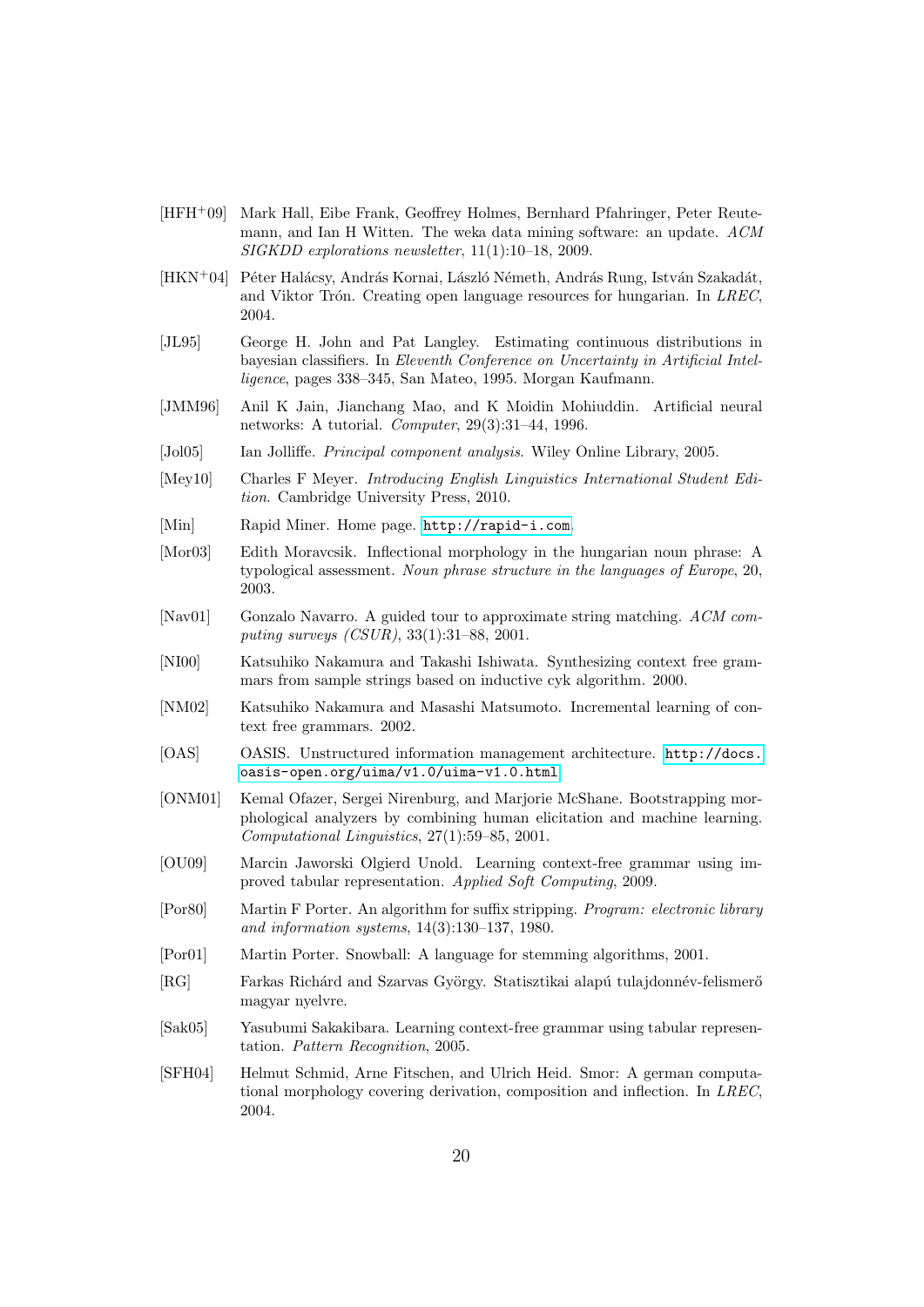- <span id="page-22-1"></span>[SK99] Yasubumi Sakakibara and Mitsuhiro Kondo. Ga-based learning of context-free grammars using tabular representation. 1999.
- <span id="page-22-5"></span>[SV99] Johan AK Suykens and Joos Vandewalle. Least squares support vector machine classifiers. Neural processing letters, 9(3):293–300, 1999.
- <span id="page-22-2"></span>[UJ07] Olgierd Unold and Marcin Jaworski. Improved tbl algorithm for learning context-free grammar. 2007.
- <span id="page-22-0"></span>[WFT+99] Ian H Witten, Eibe Frank, Leonard E Trigg, Mark A Hall, Geoffrey Holmes, and Sally Jo Cunningham. Weka: Practical machine learning tools and techniques with java implementations. 1999.
- <span id="page-22-4"></span>[Zha00] Guoqiang Peter Zhang. Neural networks for classification: a survey. Systems, Man, and Cybernetics, Part C: Applications and Reviews, IEEE Transactions on, 30(4):451–462, 2000.
- <span id="page-22-3"></span>[Zsu] Hajas Zsuzsa. Magyar nyelv 9. osztály. Pedellus Kiadó.